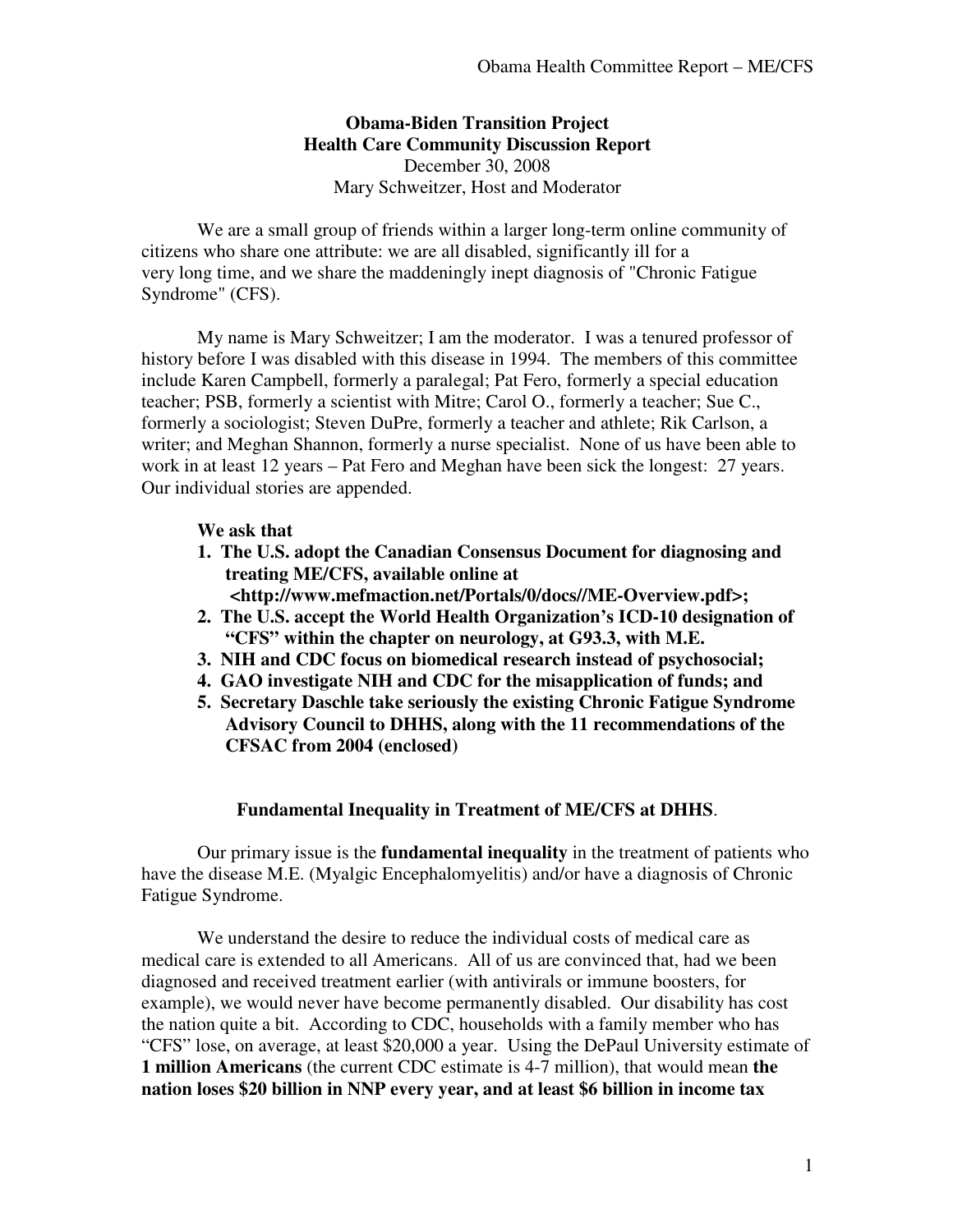**revenues to the federal government, because nothing is being done about ME/CFS. The failure to properly address the problem of "CFS" has been very costly for the nation and the government.<sup>1</sup>**

We were asked to examine health care in the United States and how best to reform it. Unfortunately, **it matters little whether you have the best health insurance available or none at all, if you have been rendered an invalid by a condition kept invisible by the actions of NIH and CDC.**

Medical doctors and other medical personnel are members of a larger society and culture in the United States. No matter the extent of professional training, popular beliefs and perceptions will subconsciously influence their behavior. In the absence of information about the depth and severity of our illness, popular norms dominate the attitude that greets us when we walk into a doctor's office or an emergency room.

In a nation where everyone is overworked and hence "a little tired," where the word "chronic" is associated with such terms as "chronic whiner" and "chronic complainer," and the word "syndrome" has become code for "fad of the day," NIH and CDC could not have picked a better way to describe a disease that – quite bluntly – they apparently wish would disappear on its own.

This might have been understandable 25 years ago when a number of cluster outbreaks of the disease occurred in the midst of the AIDS crisis that overwhelmed the medical establishment. Today, however, there are thousands of peer-reviewed research articles into the biological causation of many of the symptoms, and subgroups have been defined through objective testing: biomarkers, SPECT scans, and specific types of stress tests. Almost a decade ago, Anthony Komaroff of Harvard wrote:

In summary, there is now considerable evidence of an underlying biological process in most patients who meet the CDC [Fukuda] case definition of chronic fatigue syndrome. … [This evidence] is inconsistent with the hypothesis that chronic fatigue syndrome involves symptoms that are only imagined or amplified because of underlying psychiatric distress – symptoms that have no biological basis. It is time to put that hypothesis to rest and to pursue biological clues.  $\ldots$  in our quest to find answers for patients suffering from this syndrome.<sup>2</sup>

Yet the NIH and CDC have continued to focus on "psychosocial" research, not biomedical. For that matter, the article presenting the CDC's Fukuda definition clearly

<sup>&</sup>lt;sup>1</sup> See Jason LA, Richman JA, Rademaker AW, et al. A community-based study of Chronic Fatigue Syndrome. *Arch Intern Med* 159:2129-2137, Oct. 1999, and Reynolds KJ, Vernon SD, Bouchery E, Reeves WC. The economic impact of chronic fatigue syndrome, *Cost Effectiveness and Resource Allocation* 2:4, 2004.

<sup>2</sup> Komaroff AL. "The Biology of Chronic Fatigue Syndrome." *Am J Med* 108: 169-161, 2000.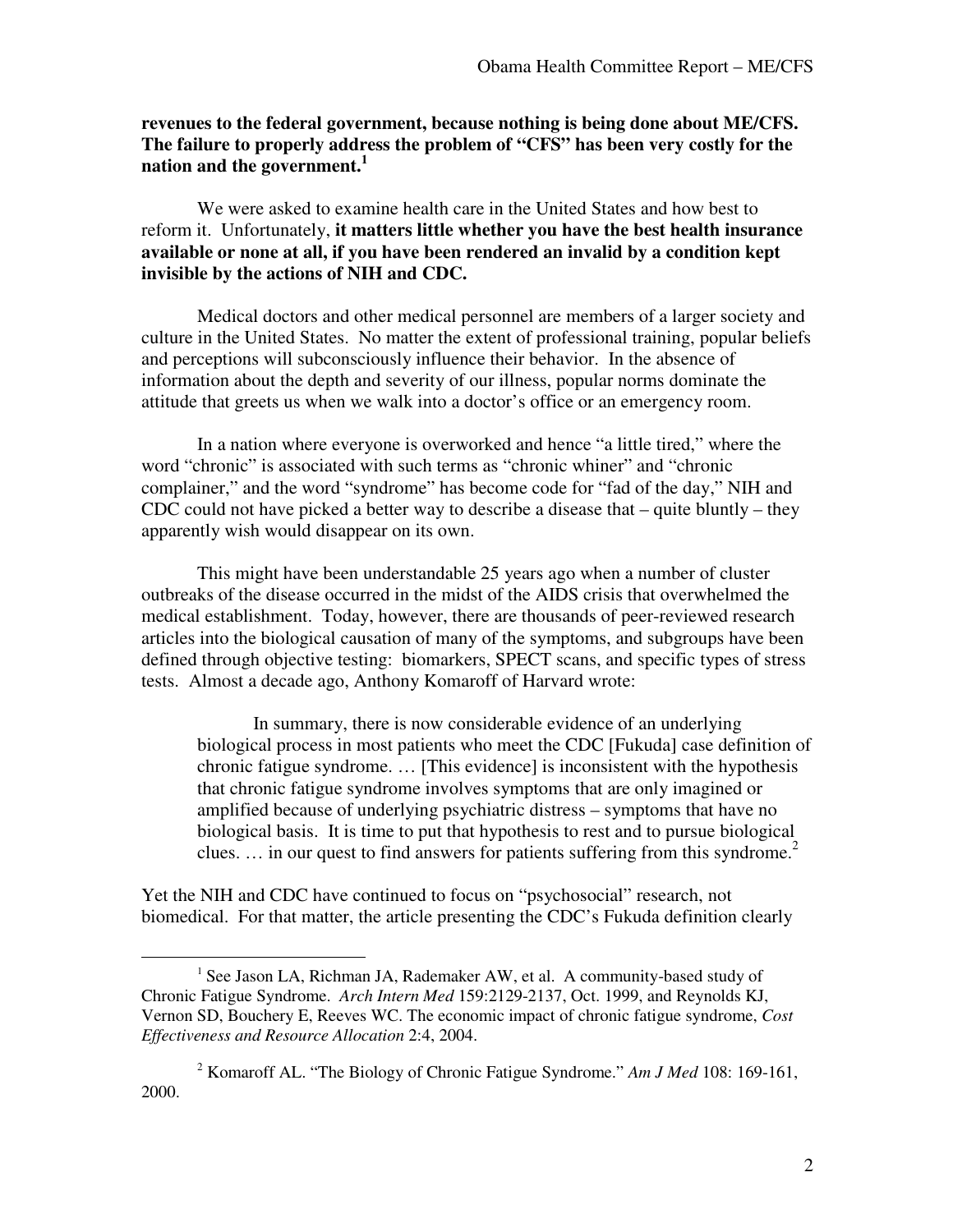indicated that the next task was to identify subgroups, but the CDC continues to lump more vague conditions under the CFS umbrella.<sup>3</sup>

Many CFS patients test positive for reactivated viruses [specifically HHV-6 (Variant A), chronic Epstein-Barr, cytomegalovirus, adenoviruses, and enteroviruses]; some have tested positive for mycoplasma; and some test positive for Lyme as well. For these patients, immune, antiviral, and on occasion antibiotic treatment is necessary. But if doctors do not know about these tests, no one will receive the treatments.<sup>4</sup>

It should be no surprise that, **25 years after the first effort by CDC to study the phenomenon of "CFS," 85 percent of patients today still have no diagnosis (according to CDC)**. Of those who have a diagnosis, even fewer have a doctor who understands it. And because this disease is so poorly understood, many who do have a diagnosis of CFS have no symptoms resembling ours.

**It if is popularly believed that a condition is pretty normal, experienced by everyone at some point in time (fatigue), then having an illness defined by that condition is hardly reason for alarm - hardly reason for urgency - and hardly an excuse for not working.** More to the point, **it is no reason to spend money** – a position that makes the insurance lobbyists on K-Street happy, and also pleases those within the government who believe that catering to "entitlements" are a main reason for "high" government spending. **Keeping one million patients hidden from view (because of the extent of our disability) has served political purposes that hopefully will change in the Obama presidency.**

**The name "chronic fatigue syndrome," however well-intentioned, subliminally accomplishes this mission.** No one takes this disease seriously – no one, except those of us who have been saddled with the diagnosis, and our families.

The CDC has become adept at presenting one position on CFS to patient groups, another to physicians, and yet another to Congress. On the one hand, their own literature states that "CFS is a debilitating and complex disorder". Conversely, they have dismissed outright every biomarker that has been discovered with regard to the cluster outbreak patients of the mid-1980s. Their own "CFS Toolkit for Professionals," devotes an entire section to "cognitive behavior therapy" (psychotherapy) and another section to "graded exercise." **The introduction to the CDC Toolkit states, "As yet, there are no diagnostic tests or laboratory markers for CFS, and its pathophysiology is unknown."<sup>5</sup>**

<sup>&</sup>lt;sup>3</sup> Fukuda K, Straus SE, Hickie I, et al. Chronic Fatigue Syndrome: a comprehensive approach to its definition and study. *Annals Med* 121:953-959, 1994.

<sup>&</sup>lt;sup>4</sup> For a recent review of the literature on the relationship between viruses and ME/CFS, see Devanur L.D., Kerr J.R. "Review: Chronic Fatigue Syndrome." *Journal of Clinical Virology* 37 (2006) 3:139-150.

<sup>5</sup> See <http://www.cd c.gov/cfs/pdf/Basic\_Overview.pdf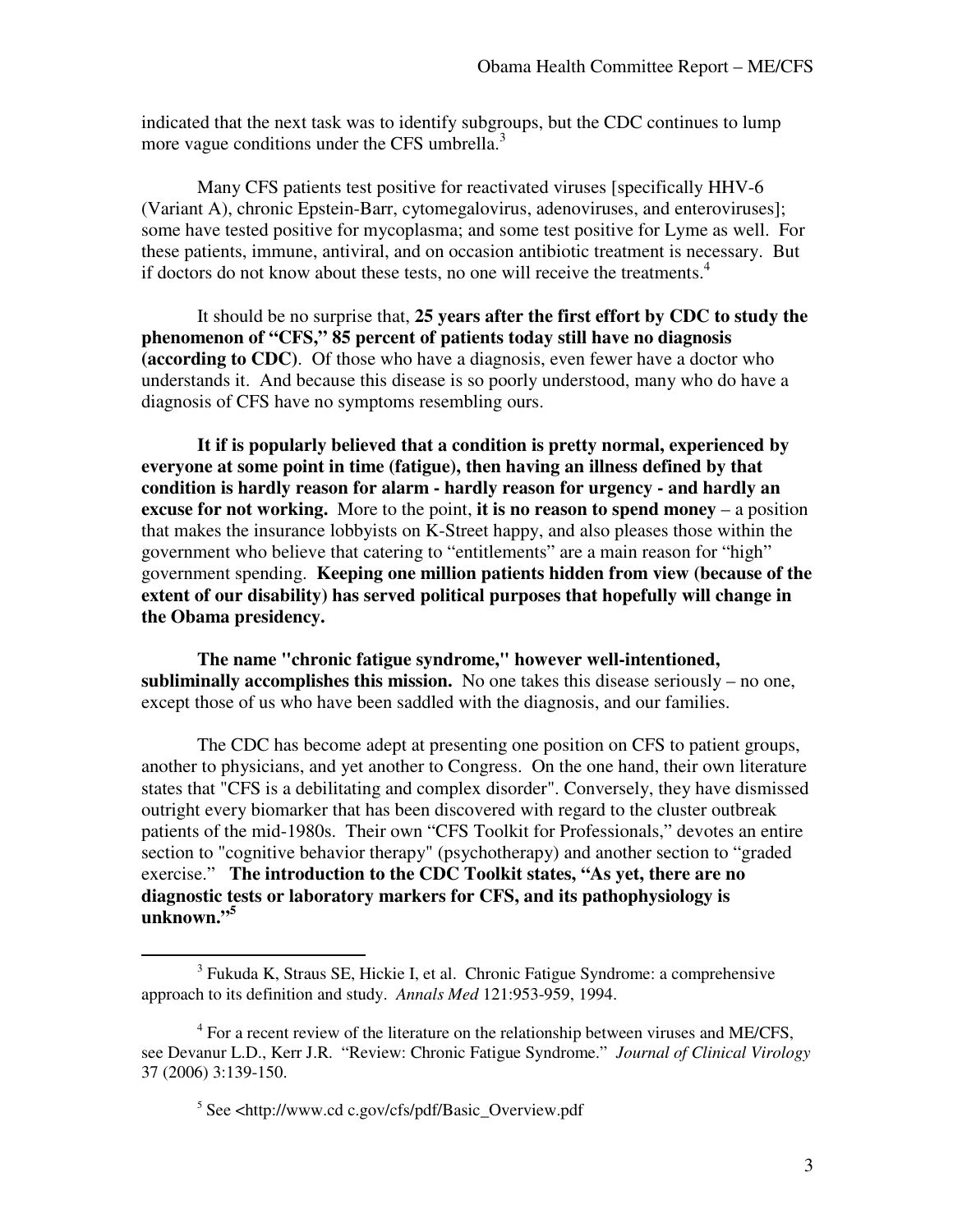For years I would say that yes, "chronic fatigue" is a common experience, but "chronic fatigue syndrome" is an unfortunate name for a very serious medical condition and then I would describe how bad things are for me. Simple example: Yes, I'm sure you've gone looking for your reading glasses when actually they were on your head. But I doubt that you ever poured an entire pot of coffee into a silverware drawer, absolutely convinced it was a cup (as I have). You may not be able to pull up the right word for something - but it doesn't happen in every single sentence you try to say. You may feel so tired you don't want to have to move - but have you ever lain in bed, looking at a glass of water on the nightstand, unable to move your arm to get the glass of water and quench your thirst? Your eyes may hurt on occasion because you are tired, but do you regularly need to wear sunglasses indoors because light is so painful? Imagine not being able to read a comic strip because you can't remember the first panel by the time you get to the fourth – and imagine it all accompanied by terrible pain. **The disease CDC named "Chronic Fatigue Syndrome" is very, very different from "chronic fatigue."**

**Unfortunately, CDC has recently moved further from the concept of "CFS" as a serious illness with an unfortunate name. They have created a set of questionnaires that - by their own admission - do not distinguish much between "chronic fatigue SYNDROME" and "chronic fatigue."** For an example of the troubling nature of this research, see Tables 2 and 5 in Reeves *et al*, "Chronic Fatigue Syndrome – A clinically empirical approach to its definition and study," Biomed Central 2005, which describes the two-day Wichita hospital stay that has served as the basis of all of CDC's research since 2003. In all, **227** *participants* **were brought into the hospital, but only** *58 were ever diagnosed with CFS, and, according to the article, at most, only 16 of those 58 characterized still suffered from CFS at the time of the hospital stay*. Using the questionnaires and re-sorting the participants, Reeves concluded there were **43 patients with CFS** in that Wichita hospital stay. [You must look at the tables to see the actual numbers; they are difficult to find in the text.] **Compare that with Dr. Reeves' reference to "***227 patients with CFS" in the same two-day Wichita hospital stay* **in a conference call to the media and also in a printed press release.** Reeves then published an article claiming that 58 CFS patients in a two-day hospital stay in Wichita showed no signs of Neurally Mediated Hypotension, thereby attempting to refute the Rowe-Calkins study on disautonomia in CFS, published in *JAMA* in 1995. However, **according to the** *Biomed Central* **article, of the 58 "CFS" patients brought into the hospital, at most only 16 still had CFS at the time of the study. If the** *Biomed Central* **article is accurate, then both the conference call and the** *AJM* **articles are incorrect. If the** *AJM* **article is correct, then the** *Biomed Central* **article and the press release are incorrect.<sup>6</sup>**

<sup>6</sup> For the April 2006 conference call when Reeves stated there were 227 patients *with CFS* in the two-day Wichita hospital study, see:

<sup>&</sup>lt;http://www.cdc.gov/od/oc/media/transcripts/t060420.htm>. For the written press release from April 2006 that again stated 227 patients with CFS were in that hospital stay, see <http://www.cdc.gov/media/pressrel/r060420.htm>. For the article describing the actual two-day hospital study in Wichita (and Reeves has stated there was only one), see Reeves *et al*, "Chronic Fatigue Syndrome – A clinically empirical approach to its definition and study," *BMC Medicine*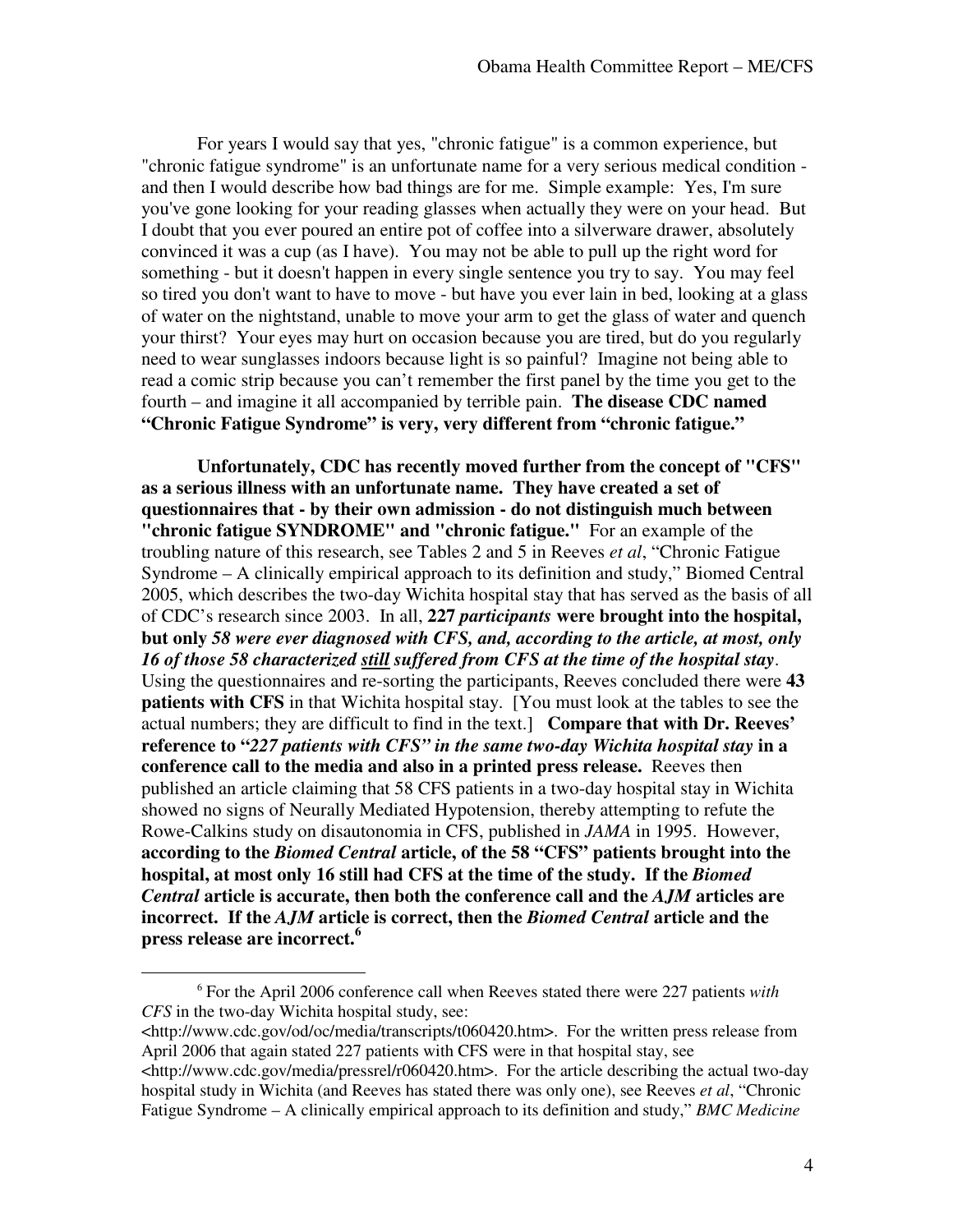**Most troubling, the questionnaires that were supposedly vetted by the 2005** *BMC Medicine* **study have formed the basis of Reeves "new" institutional definition, and all of his consequent research at CDC. A match of (at best) 16 out of 48 patients seems hardly sufficiently robust upon which to build the entire research program of CDC regarding a disease that impacts one million patients.** Dr. Leonard Jason of DePaul tried the questionnaires on his own data set of patients in Chicago from an earlier demographic study and found that they missed the more seriously ill patients (such as the ones in this group) and instead picked up a lot of patients with mild depression. Private institutions benefited financially from the creation of these questionnaires and their distribution; insurance companies will benefit from their use in disability cases. The entire CDC program in CFS, headed by Dr. Reeves, clearly needs to be investigated by GAO.

The result of this unfortunate name (and the new CDC definition of CFS) extends widely. It is exacerbated by the current climate in medical care that tries to rush every patient through in 5-10 minutes, and penalizes medical practitioners for ordering tests that come out negative.

#### **The Situation for Patients with ME/CFS:**

 $\overline{a}$ 

**1. People with very serious conditions are misdiagnosed, and a misdiagnosis leads to improper treatment, or no treatment at all.** Simple example: a patient with Hepatitis C will be misdiagnosed as having CFS and not receive treatment for hepatitis. Conversely, if a patient has CFS because he/she has an immune defect and viruses, "cognitive behavior therapy" (as recommended by CDC) is not going to be much help, and if a patient has encephalitis or myocarditis, graded exercise (as recommended by CDC) can be dangerous.

**2. Even well-intentioned and caring family doctors are baffled by patients with a CFS diagnosis who "refuse to get well"** - who do not get better, or even get worse. It makes doctors uncomfortable. A patient with a CFS diagnosis can be reasonably expected to have other things go wrong with their bodies – acute appendicitis, for example - but their family doctor may be "burned out" on having to listen to symptoms that he/she cannot fix. The case of acute appendicitis gets dismissed as "yet another one of those symptoms" for this fuzzy thing called CFS - and the problem may not be resolved until the patient is in the hospital with peritonitis [see the personal story of Pat Fero, attached, for an example of such a misdiagnosis]. At best, there is no treatment offered for CFS; at worst, other conditions are ignored because both doctor and patient become used to ignoring any symptom mentioned by a CFS patient. Patients who

2005, 3:19 <http://www.biomedcentral.com/1741-7015/3/19>. Finally, for the seminal work in the relationship between dysautonomia and CFS, see I. Bou-Holaigah, P.C. Rowe, J. Kan, H. Calkins. "The relationship between neurally mediated hypotension and the chronic fatigue syndrome," *The Journal of the American Medical Association* 274 (1995), pp. 961-967.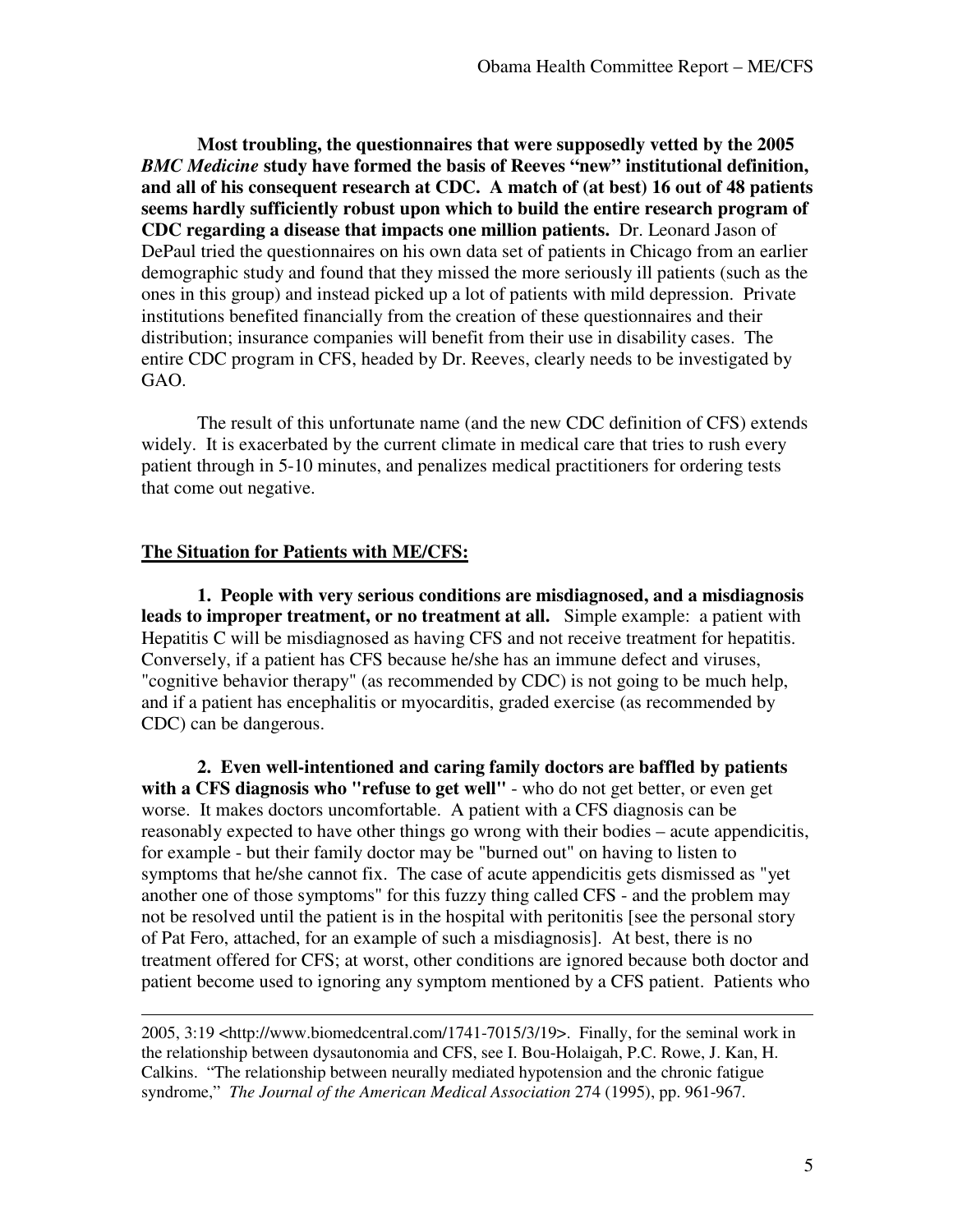have neither private nor public insurance end up in emergency rooms, where they are treated dismissively if they confess to a diagnosis of "Chronic Fatigue Syndrome."<sup>7</sup>

**3. Nobody really believes that somebody with "CFS" can't work.** Everyone's tired. Why should one person who claims to be tired get off work when other people who are tired have to remain? Of course, those of us diagnosed with "CFS" are not just "tired" – we have the level of fatigue that is normally associated with congestive heart failure or leukemia. As Dan Peterson noted in the documentary "I Remember Me," his CFS patients are as seriously ill as AIDS patients in the last two months of life. The popular perception that we are "just tired" obviously makes it incredibly difficult to receive either public or private disability. Everyone in the Social Security system, from intake workers to the ALJ level, doubts the disabling nature of this illness. Everyone in the private sector, from personal bosses and colleagues to the Human Resources Department and private insurance companies, is skeptical when you say you can't work. People are human; their prejudices influence their behavior. We know that at least one million Americans currently have this disease. Based upon research by the CDC, which historically has downplayed the severity of this disease, we know that at least half of them cannot work at all at any given point in time. That would mean that *500,000 Americans (most of whom have no diagnosis) are completely and utterly incapable of paid work because they have "CFS."* **Few receive SSDI; even fewer receive private long-term disability.** The rest must depend upon family members, and if they have none, their situation is desperate. We all have known of patients who have had to live on the street. How many more are there?

**4. If you are denied disability, you are also denied medical care.** Admittedly, private insurance and Medicare will not pay for testing and treatment for "CFS." However, there are a number of comorbidities that are recognized by CDC, and (as in the appendicitis example), CFS patients can be expected to have the same general physical problems (such as heart disease and diabetes) and experience the same acute problems (such as a diseased gallbladder or appendix) as the normal population – but if you do not have insurance, it is very difficult to get help.

**5. Prejudice against patients "claiming CFS" can infect everyone from family members to neighbors to church groups.** During the years that I ran a supportive on-line discussion list (averaging about 500 members at any given point in time), I knew patients who had been cast out by spouses or parents, scolded and disdained by siblings, and even abandoned by their churches.

**6. Here we are, a quarter of a century after the set of cluster outbreaks in the 1980s that led to the name "chronic fatigue syndrome" adopted by CDC and NIH, and there simply are no doctors who can treat a patient with the disease.** Of the handful who can be considered true experts, who have kept up with thousands of refereed journal articles over the years, I know two who are retiring in 2009. Patients call

 $^7$  Jason LA, Taylor RR, Stepanek Z, Plioplys, S. Attitudes regarding chronic fatigue syndrome: The importance of a name. *J Health Psych* 6:61-71 (2001).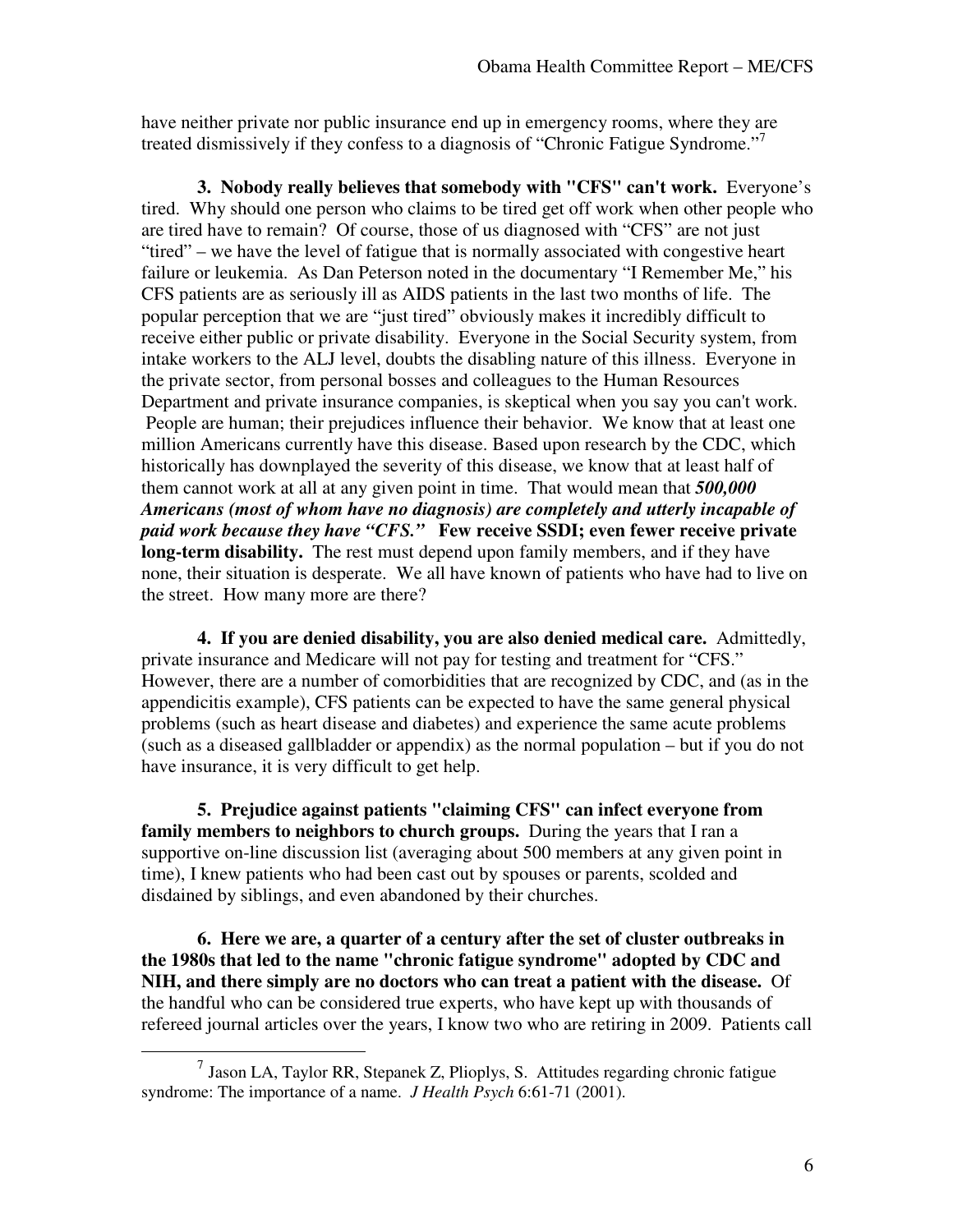me, email me, implore me to help them find a doctor. I live in the most populated section of the United States - the Northeast Corridor. I don't know what to tell patients. The only doctors I know who have specialized in this disease have retired, left their practice to focus on research, or closed their practices to newcomers because they are so overwhelmed.

**7. Changing the name from Myalgic Encephalomyelitis (as it was known in Canada, Australia, and Britain) and Epidemic Neuromyesthenia (as it was known in the United States – or for that matter, "chronic Epstein-Barr Virus," the name NIH first gave to the disease, to "chronic fatigue syndrome," has had international consequences.** British psychiatrists picked it up and have successfully convinced British public health (and the "NICE" initiative) that CFS and M.E. are the same thing. But they do not use the same definition for CFS as the U.S. Their definition is entirely psychological, and all they offer for treatment is ten weeks of "cognitive behaviour therapy (CBT)" to convince the patient she isn't really sick, followed by ten weeks of "graded exercise therapy (GET)" to get her back up to speed. They believe the disease should really be called "neurasthenia" – the nervous disease diagnosed back in the 1800s. M.E. was classified as a neurological illness by WHO in the late 1960s, so British psychiatrists have thus far failed in their efforts to reclassify the disease as a neurosis.

Nevertheless, the consequences of applying the name CFS to a psychiatric diagnosis has been horrendous. Patients who once could get treatment can no longer find a caregiver. Schoolchildren, young adults, and even a vocal critic of the NICE guidelines have been "sectioned" – involuntarily committed to psychiatric hospitals. The result has been greater disability (patients who could walk are reduced to needing a wheelchair) and death, including two recent deaths of young people. Young Sophia Mirza, for example, insisted she could not swallow, but was repeatedly sectioned with a diagnosis of anorexia. She eventually died of dehydration. The autopsy showed significant damage to the basal root ganglia – the same finding as in the death of an adult with M.E. who was autopsied after an automobile accident. Any effort to adopt the "NICE" guidelines from Europe should not be attempted without an investigation into the stark criticism of these guidelines by patient groups in Britain. They save money in the short run – but they cause immense suffering. According to patient advocate Margaret Williams, "**The head of the British Department of Health has stated in writing (in 2008) that he knows of**  *no* **evidence suggesting** *anyone* **has ever returned to work because of CBT [Cognitive Behaviour Therapy] or GET [Graded Exercise Therapy].**" Yet that is all that is offered patients in Britain through the NICE Guidelines – and CDC is beginning to follow suit.

#### **Positive Actions that can be taken by DHHS:**

**1. There needs to be a sense of urgency.** For 25 years patients have suffered from this illness. It is contagious at some point in its course. Consequently, every year there are more sufferers as the disease (or diseases) spreads unabated. At what point do we ask the CDC to stop conducting population studies and begin to educate the public as to biomarkers, objective testing (not questionnaires), and treatment? The NIH has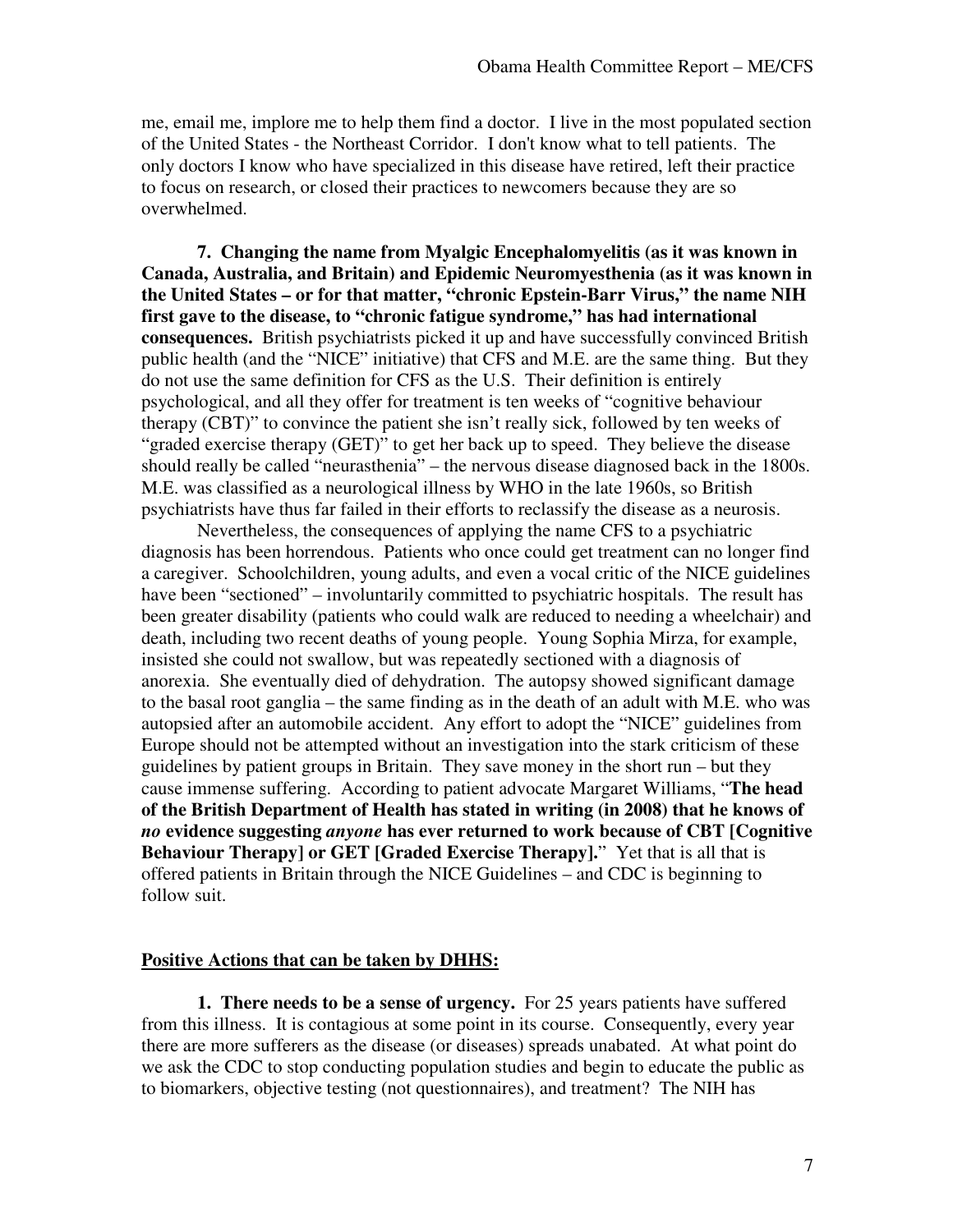allocated nothing for the study of CFS in the past two fiscal years. Surely a disease that impacts one million Americans deserves more attention. Finally, despite the insistence of CDC and NIH to the contrary, there have already been deaths from this disease.

**2. Change the name.** The CDC claims to be waiting for a name chosen by "medical science." Yet the name "CFS" represents an arbitrary name change from the known diagnosis of epidemic neuromyesthenia in the U.S., and Myalgic encephalomyelitis in the old British Empire (and NIH's previous name of "chronic mononucleosis", or "chronic EBV," for the outbreaks of the 1980s). There is no reason to keep this artificial name, which has dramatically failed to accomplish much that is positive. Better alternatives for a name would be:

(a) to adopt the name that has been in continuous use for 50 years internationally, **Myalgic Encephalomyelitis**;

(b) compromise: adopt the designation in the World Health Organization's current International Classification of Diseases - **"ICD-10", in which "CFS" is classified in G93.3, the code created for Myalgic Encephalomyelitis in the late 1960s. Call the disease ME/CFS**, until people get used to the name M.E. or until a new name emerges from research.

(c) acknowledge the complexity of the illness by giving a name that includes the multiple systems impacted by the disease: neurologic, immune, endocrine, cardio. One example is: **neuroendocrineimmune disorders.** One advantage is that the name leaves room to carve out subgroups that would get their own name - "Tahoe Syndrome" (CEBV, HHV-6, low nK function, Rnase-L defect) could be considered one KIND of neuroimmune-endocrine disorder. Another would be that there are probably other disorders that already could be included under this name, such as fibromyalgia, multiple chemical sensitivities, Lyme Disease, and Gulf War Syndrome.

(d) **create an eponym** - as was done with Lou Gehrig's disease (ALS). Name it "Skye's Disease" for the 14-year-old in upstate New York who committed suicide after her peers laughed at her silly-sounding disease (CFS), or "Casey's Disease" for the 23 year-old who died of long-term viral myocarditis, after doctors had ignored his symptoms for years because he and his mother both had a diagnosis of CFS.

**The group voted for "Myalgic Encephalomyelitis," with perhaps an interim use of ME/CFS along with the adoption of the Canadian Consensus Document as the standard for treatment. With so many conflicting definitions, the continued use of "CFS" as the name for this cluster of diseases has become counterproductive, resulting in misdiagnosis, failure to treat, and (as in the case of Casey Fero) deaths.** 

**3. Change the definition.** The current definition being used by the CDC is a watered down version of the Holmes and Fukuda definitions, both originally designed to apply to "chronic mononucleosis." CDC's current questionnaires diagnose a disorder that is much more about "chronic fatigue" than about the serious disease once called "CFS".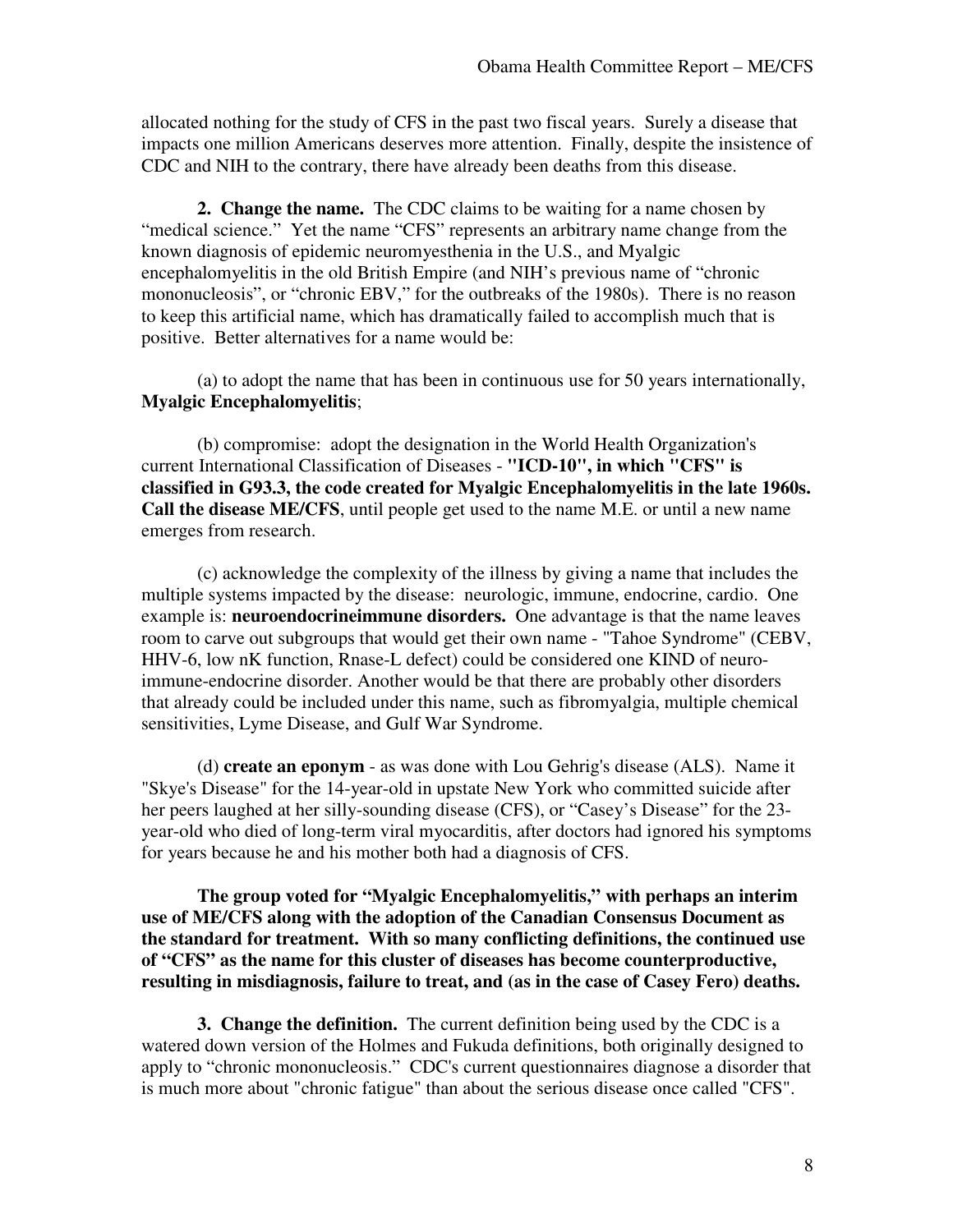Their "international case definition" effectively drops three of the eight identifying symptoms in the CDC's "Fukuda definition" of 1994, although their literature still insists they are using Fukuda. CDC is drifting towards the British psychiatric definition of CFS.

**Adopt the definition from the Canadian Consensus Document for ME/CFS<sup>8</sup>** until we learn more about the disease (or diseases). The committee that created this document consisted of clinical practitioners, and about half practice in the United States. All the other definitions created for "chronic fatigue syndrome" were explicitly designed for research. **This is the only definition designed for clinical use, and it offers a means of recognizing the complexity of the condition at the same time it presents options to begin treating it. The pediatric definition created from the Canadian Consensus Document has been adopted as "best practice" by the International Association for CFS/ME.** 

**4. Change the diagnostic procedure.** Make it clear that this is not an easy condition to diagnose, and that the usual 5-10 minute limitation given doctors by insurance companies is simply not adequate. List tests that need to be given to rule out diseases that give similar symptoms: Hepatitis C, congestive heart failure, diabetes, both types of anemia, leukemia, onset of Alzheimers or Parkinson's – these are just some of the illnesses that should be on this list.

Use the Canadian Consensus Document, which was written by clinicians, as a first pass at understanding the complexity and severity of this disease. Make use (as the Consensus Document does) of current published peer-reviewed research into objective biomarkers, testing, and non-psychiatric treatments.

**The only options are the CDC's "Toolkit for Professionals," which insists there are no biomedical tests and there are no treatments (except for SSRIs, Cognitive Behavior Therapy, and Graded Exercise Therapy), and the Canadian Consensus Document, which provides information about biomedical tests and about treatments. The choice should be clear, for the CDC approach has been a dismal failure.** 

**5. Inform doctors about the diagnostic testing available now, and require that at least Medicare pay for them.** There are immune markers that are found in subgroups of CFS patients and nobody else. There are viruses that we did not know about 25 years ago, but we know about now. For example, HHV-6 encephalitis now has an ICD-9-CM code 049.8, but neither researchers nor clinicians working with CFS patients seem to know this. Why aren't doctors and researchers testing for this virus and using this diagnosis, when there are American patients who, when tested and treated at their own expense, have been shown to have a positive reponse? $9^9$ 

<sup>&</sup>lt;sup>8</sup> A summary of the Canadian Consensus Document is available in pamphlet form at <http://www.mefmaction.net/Portals/0/docs//ME-Overview.pdf>. It is too long to append here.

<sup>9</sup> See http://www.cdc.gov/nchs/data/icd9/agendamar06.pdf.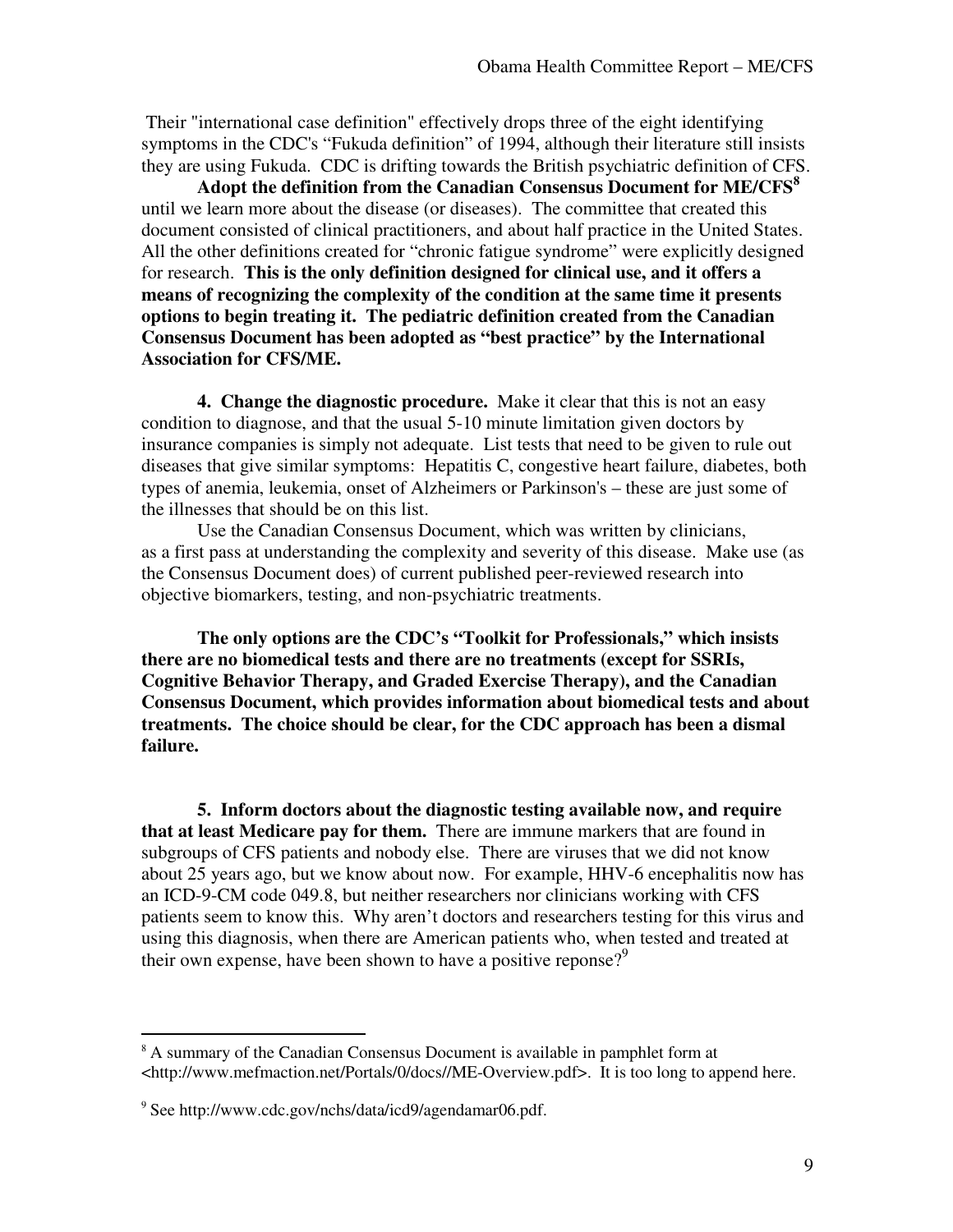**6. Fund Centers of Excellence where family doctors can send patients suspected of having ME/CFS.** Given the complexity of the illness, and the wealth of information that is emerging internationally, it is impractical to ask family doctors to keep abreast of this disease - as they cannot keep abreast of other complex diseases such as cancers. Centers of Excellence can serve to diagnose patients, to offer treatment plans that are either continued at the Center or by the family doctor, to train *new* young specialists, and to perform research into the causes, nature, and treatments to alleviate the suffering experienced by these patients.

**7. Fund external and internal research into biomarkers and treatments ASAP.** The Whittemore-Peterson Institute for Neuroimmune Diseases in Reno, Nevada, has only been open two years, but it has already produced more hard research than either CDC or NIH in 25 years. The NIH has allocated little if any funding for the disease in the past few years. Annual funding during the Bush administration has been as low as 0 and claimed to be as high as \$12 million, but we can find no evidence of that much money used for research into CFS. CDC's funding is entirely devoted to continually revising a baseline demographic study, and making the diagnostic criteria even more vacuous.

Indeed, the entire story of DHHS's practices with regard to "CFS" (the appearance of research without research, the production of information that contains nothing) can be found in the minutes of the CFSCC and CFSAC.

**8. We strongly urge a formal investigation by the GAO into the use of funding by both NIH and CDC with regard to CFS.** Several members of this committee have hard evidence into abuse of funding by these two agencies. Patient groups have testified to these abuses at the CFSAC meetings, to no avail. For example, **Pat Fero, president of the Wisconsin CFS/ME Association** (the oldest CFS patient organization in the nation), was given a half hour to speak at the CFSAC in 2006. At that time, she **presented evidence from the CRISP tapes that research presented as "CFS" research was in fact nothing of the sort.** Pat and the WCFSA would be happy to share this extensive research with DHHS. Fero has found that most studies that NIH has funded under the "CFS" umbrella term have nothing to do with CFS at all. The CFSAC's subcommittee on research found that the Congressionally mandated Special Emphasis Panel to allocate funding for CFS research has been largely staffed by researchers who have never worked with CFS (only 17 percent of the members have ever published on the subject). Since the committees operate on consensus, the result has been no funding for CFS research. The funds were diverted to other projects that the committee deemed more important – more important than CFS, one must surmise.

**CDC's own research program is at a standstill**, yet Dr. William C. Reeves' department at CDC, Emory University, and a consulting firm continue to receive funding. Dr. Reeves styled himself a whistleblower the last time there was a GAO investigation into the misallocation of funding by CDC (the GAO determined in 1999 that indeed the CDC had been misrepresenting its research into CFS), but he is clearly at the center of the current misrepresentation of CDC's CFS program. Just a cursory investigation of the CDC's own website on CFS will expose discrepancies and outright contradictions,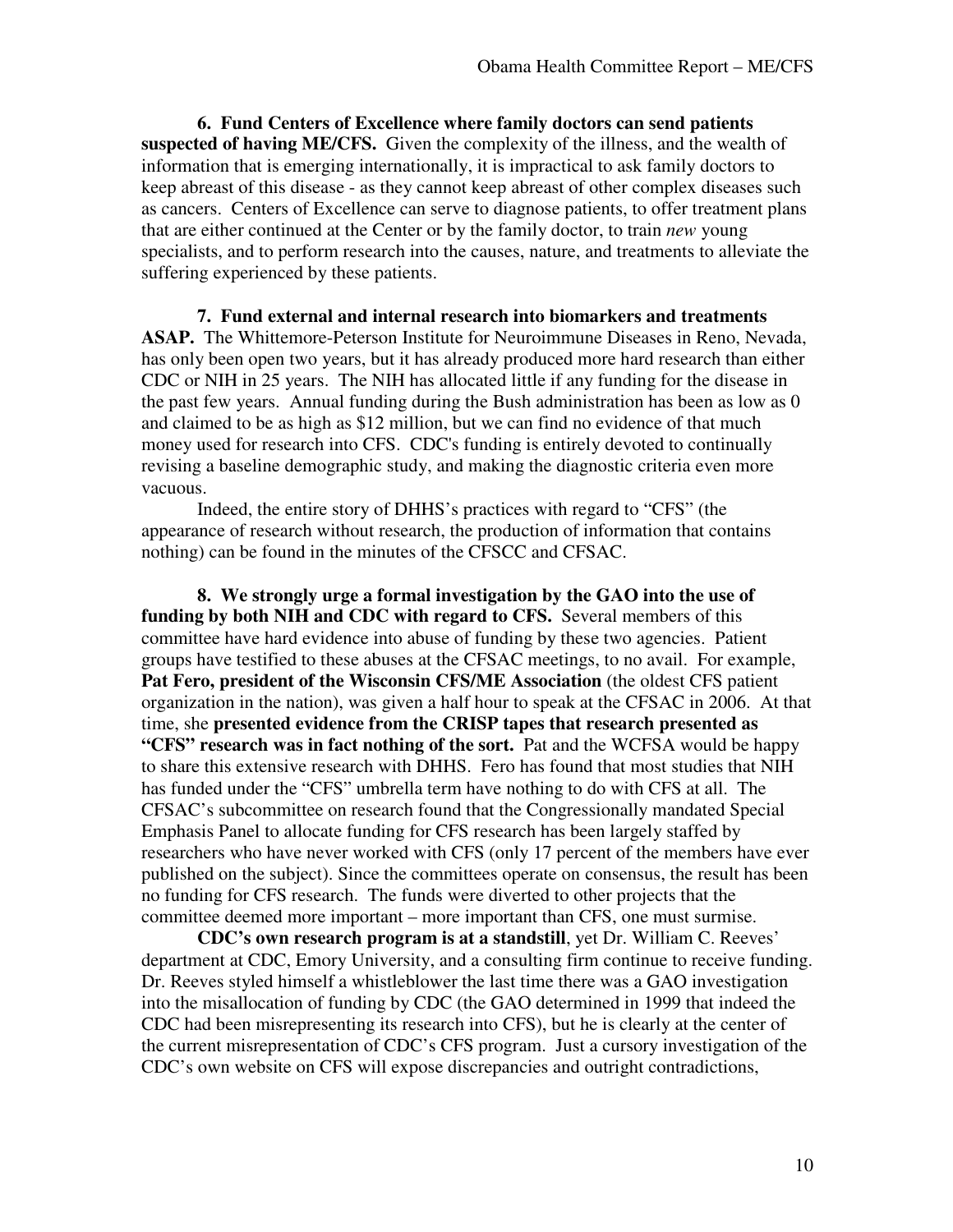particularly when it comes to the two-day Wichita hospital stay in 2003, and a study that was supposed to be conducted in the Atlanta area since then

According to testimony presented by Amy S. (a former grant administrator for the federal government) to the CFSAC in October, 2008, **"Since 2005, the CDC has spent upwards of \$11 million total to begin to study 30 patients and publish three papers…. Of the \$11 million allocated to CFS since 2005, several million are sitting**  in an account somewhere, apparently waiting for the contractor to bill against it."<sup>10</sup>

**9. Revise the information given by the SSA to intake workers and physicians, and reduce the time it takes to receive disability.** As objective markers become approved, advise the SSA immediately. In the meantime, the entire Social Security system should act according to court rulings that state clearly that no one should be denied coverage on the basis of the absence of testing, while the CDC insists there are no tests. And no CFS patient should be denied simply because (as one ALJ actually stated), "I simply don't believe in CFS."

At least one million Americans have "CFS." According to CDC, at least one-half cannot work at any given point in time. Are there 500,000 patients on SSDI? No. Not even close. Consequently, there must be tremendous pressure against patients with this disease when they apply for disability through a system they paid into their entire working lives.

**End the gratuitous penalty by which young people and stay-at-home mothers are not even entitled to federal disability because "they have not worked enough quarters".** 

**Precisely what is a person who is too sick to work supposed to live on during the time it takes to get SSDI – even if the process goes right?** Precisely what are they to live on if the process takes years; if they are denied because SSA does not "agree with" the evidence provided by the patient's doctor? Everyone seems so concerned about those who abuse the system – what about the honest and honorable citizens who are suffering daily because you are, in effect, guilty [of insurance fraud] until proven innocent? Many states used to provide interim funds to keep a disabled person or an invalid alive until federal SSDI came through, but most of these programs disappeared years ago.

When you meet patients who have ME/CFS, you'll find they all badly want to be working. It is awful not to be able to work. The accusation that we are deadbeats, con artists, lazy – the accusations hurt greatly when you are trying your best just to survive. We really would rather be working.

**10. Decide whether disability and health insurance companies are going to be regulated locally or federally.** If federally [as has been the case since the passage of ERISA], then *regulate them*. Surely the events of the past year have shown that industries that deal in information need to be regulated. **There is a perverse incentive for disability and health insurance companies to cheat the patient as long as no one checks up on their activities.** The insurance companies even have a name for

<sup>&</sup>lt;sup>10</sup> See the minutes of the latest CFSAC meeting, October 2008: <http://www.hhs.gov/advcomcfs/meetings/minutes/cfsac20081028min.html>. For minutes from the CFSAC meetings since 2003, see: http://www.hhs.gov/advcomcfs/meetings/index.html. For

the charter reauthorizing the CFSAC in 2008, see http://www.hhs.gov/advcomcfs/charter/.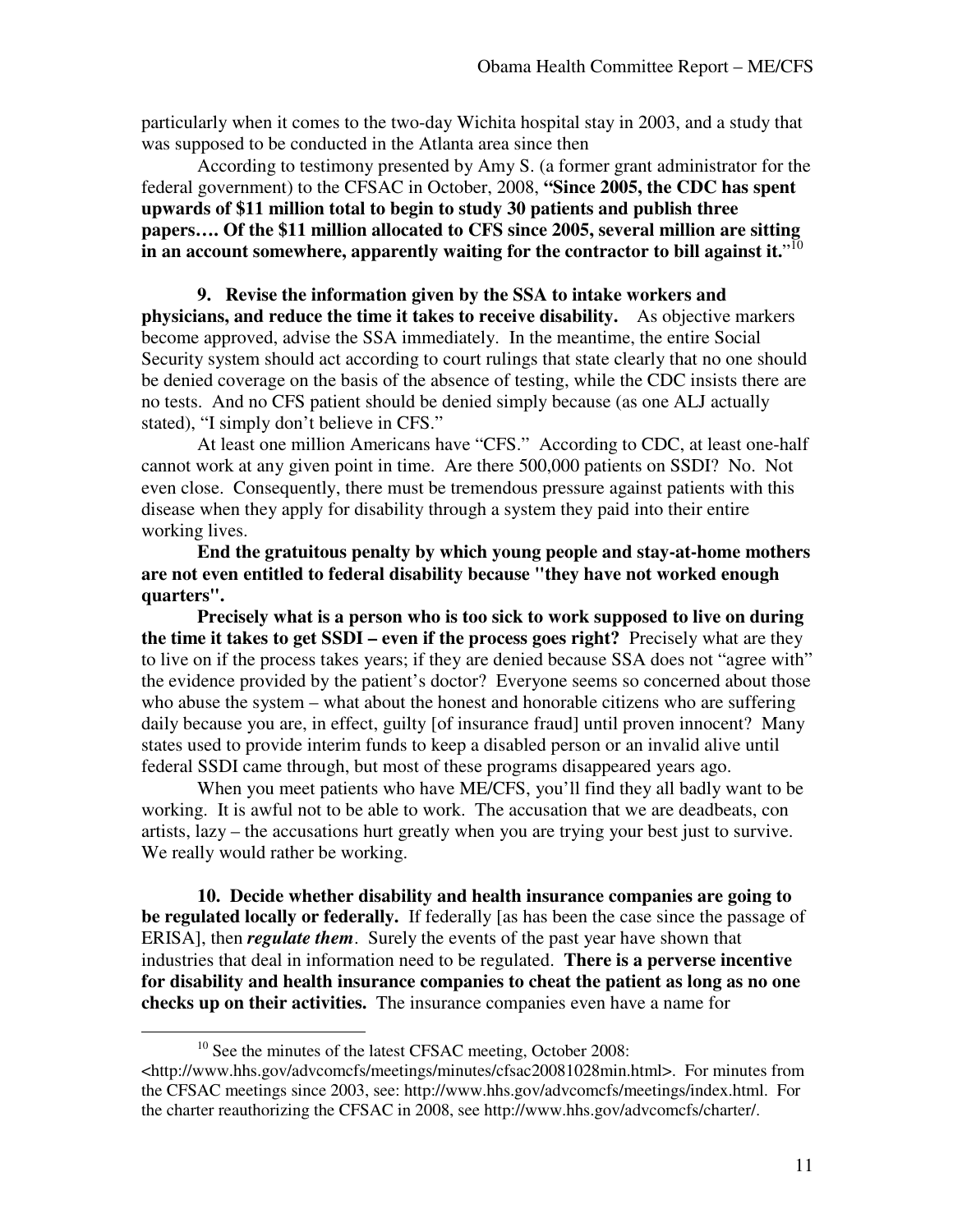dismissing diseases such as "chronic fatigue syndrome" – they call them "MUS" disorders – "medically unexplained symptoms," which (even if true, which it is not), should not be synonymous with "imaginary." Because of ERISA, a patient whose doctor believes he/she is entitled to private disability is restricted to federal court, and no jury. If the patient wins, all he/she is entitled to is the funds that should originally have been granted by the insurance company. The attorney has to be paid out of that meager amount. Consequently, few attorneys will take an ERISA case. Conversely, if the insurance company cheats and gets caught, all it costs is the funds that should have been given in the first place, plus the time of a lawyer on retainer. Court costs and penalties cannot be awarded unless the court finds "a deliberate pattern of intent to deceive." This would be difficult enough; the practice of requiring a gag order whenever a patient settles out of court makes it even more difficult. The deck is heavily stacked against patients – who, along with their families, have been funding the insurance company all along.<sup>11</sup>

**11. We ask that the transition team look at and take seriously the recommendations made by the Chronic Fatigue Syndrome Advisory Committee to DHHS in 2004 (see attachment).** The Secretary of DHHS refused to respond to the report for two years. Finally the Secretary sent down a message stating that the committee had nothing to do with the Secretary (despite the supposedly advisory role). Each agency then used this opportunity either to justify their behavior, or to simply state that the suggestions were beyond their mission. We therefore ask DHHS to review these recommendations once more, and to take seriously the existence of this committee.

**Furthermore, we request that the incoming Secretary of DHHS either attend future CFSAC meetings, or at least take seriously the committee's advisory mission.** Previous minutes can be found at the following website:

<http://www.hhs.gov/advcomcfs/meetings/index.html>

 $\overline{a}$ 

The minutes are incomplete. For years they were heavily edited. The entire collection of minutes and testimony, dating back to the original CFS-ICC - including written testimony - has supposedly been preserved. At least, that is what we have been promised.

 $11$  For an intriguing new interpretation of ERISA case law, see Yale law professor John H. Langbein's article, "Trust Law as Regulatory Law: The UNUM/Provident Scandal and Judicial Review of Benefit Denials under ERISA." *Northwestern U Law Review* 101: 1315, 2007.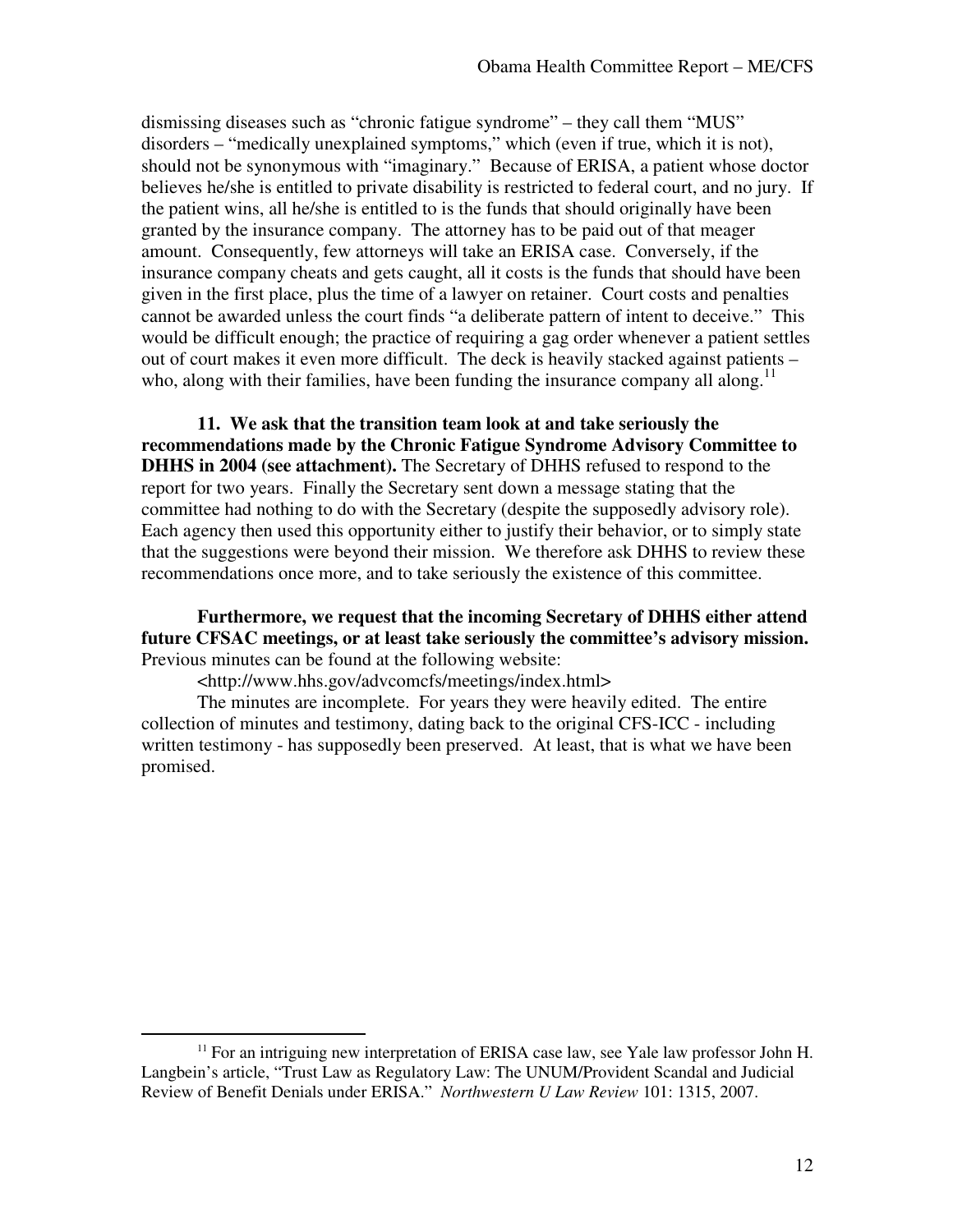### **"The Fierce Urgency of Now"**

President Obama spoke of "the fierce urgency of now." I cannot imagine anything more urgent than to rescue people who are suffering, and dying, from a disease rendered invisible by the federal government of the United States. The need for care is urgent. The need for research is urgent. Our disease has been allowed to fester untreated in the community for 25 years, causing immeasurable loss to individuals, families, and society at large. On some level this disease is contagious. If nothing else, we need to stop its spread.

Preparing this report has taken us weeks, because we are all quite disabled. An illness that is characterized by massive cognitive dysfunction is difficult for people who used to earn their living with words. Mental activity is as exhausting as physical activity, so we have all needed frequent breaks (in some cases, entire days to rest). One member left her bed at the end of the two weeks to try to edit the completed report (and offered useful suggestions). That will set her back for days. Three members had to drop out of the effort before it was over. But we are speaking for a million Americans – perhaps more importantly, we are speaking for at least 850,000 Americans who have our disease but have no diagnosis. We could not be silent, no matter the personal cost.

As late as the 1960s, patients suffering from Multiple Sclerosis were misdiagnosed as having "hysterical paralysis." A woman with MS would be told to "shape up" - go back to her role as housewife and mother and take care of the kids. If she could not, it was somehow *her* fault.

A similar pattern of cruelty is being inflicted on patients with ME/CFS in the United States, simply because the NIH/CDC approved research has not caught up with the severity of the disease. It is absurd that patients should be penalized because of an assumption that there is nothing left to learn about the human body - but even that sad period in our nation's medical history can be brought to a close. We already know enough about ME/CFS to stop the inhumanity and begin to appropriately deal with patients and their suffering. All that is lacking is the will.

The need to face this disease squarely and honestly is *urgent*, and it is urgent *now*.

Thank you for your time. If any of us can be of assistance, please do not hesitate to ask.

Mary Schweitzer; Karen Campbell, Pat Fero, PSB, Sue C., Carol O, Rik Carlson, Steven DuPre, and Meghan Shannon

#### Enclosed:

Appendix A: 11 recommendations by the CFSAC to the Secretary of DHHS, 2004. Appendix B. Personal stories of the members of this group.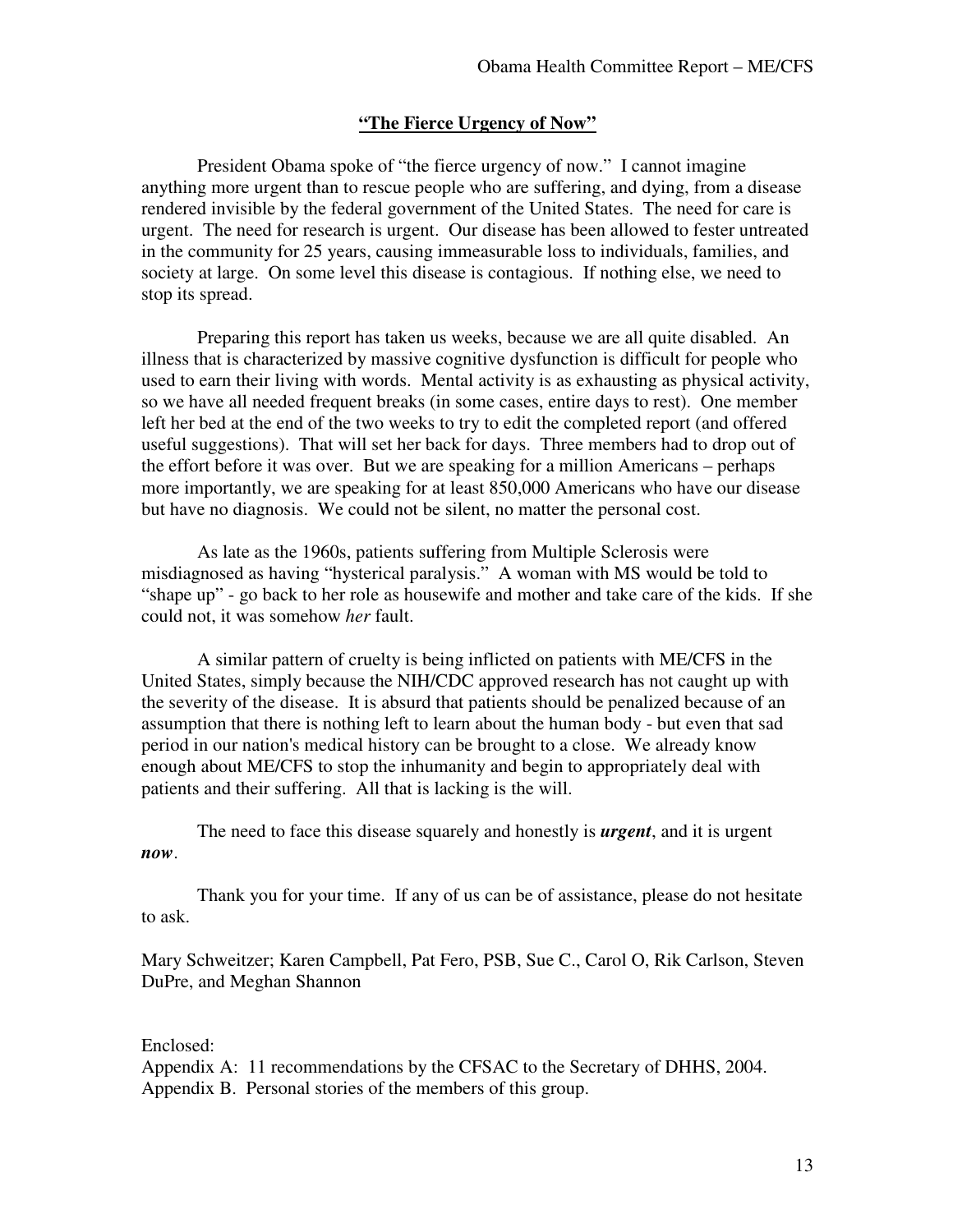# **Recommendations of the Chronic Fatigue Syndrome Advisory Committee To the Secretary of the U.S. Department of Health and Human Services**

Primary Recommendations

In the opinion of the CFSAC, the greatest priority for the DHHS is to substantially increase research efforts and funding. Future research efforts must apply an integrative approach because CFS is characterized by dysregulation of a number of highly integrated body systems, particularly the immune and nervous systems. Forming multidisciplinary research teams would provide a platform to conduct well controlled, methodologically sound, longitudinal studies to clarify the pathophysiology of this syndrome, and to develop effective treatment modalities. Serum and tissue banks for future investigations should be established.

1. We would urge the DHHS to direct the NIH to establish five Centers of Excellence within the United States that would effectively utilize state of the art knowledge concerning the diagnosis, clinical management, treatment and clinical research of persons with CFS. These Centers should be modeled after the existing Centers of Excellence program, with funding in the range of \$1.5 million per center per year for five years.

2. We would urge the DHHS, through the NIH, expedite the issue of an RFA with sufficient set aside funds to attract senior level researchers to engage in the study of CFS. DHHS should fund extramural grants, reviewed by a special emphasis panel knowledgeable in CFS, through RO1, RO3, R21, and Directors Pioneer Award mechanisms.

3. The DHHS should provide funds to develop an international Network of Collaborators that would allow for multidisciplinary CFS-related research using standardized criteria accepted by the international CFS research community. Such a network would pool a large number of patients from around the world, and would require investigators to develop and employ common protocols.

4. DHHS should provide support and funding for an intramural staffed laboratory committed to CFS research.

Secondary Recommendations

5. The DHHS should promote, encourage and fund research directed toward the diagnosis, epidemiology, and treatment of CFS in children and adolescents.

6. The DHHS, through the CDC and NIH, should continue to sponsor, even accelerate, focused workshops in specific areas of CFS and to invite investigators not currently working on CFS who have been identified as having an interest in the illness.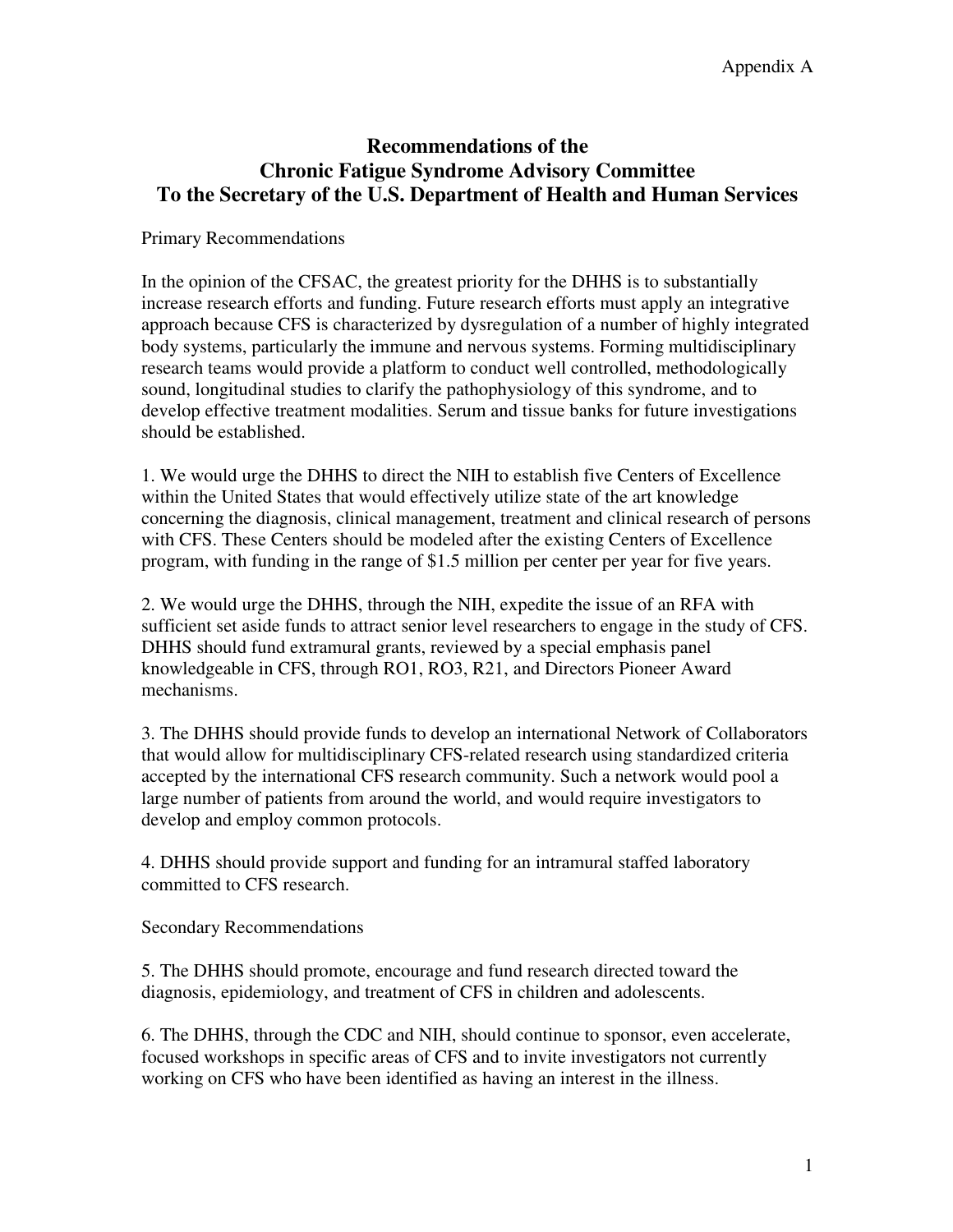7. The DHHS should pursue making CFS a topic of training for health care providers, wherever appropriate at regional and national conferences sponsored by the Department.

8. The DHHS should encourage continuing education for Social Security reviewers and adjudicators. The secretary of DHHS should recommend that adjudicators follow the Social Security Policy ruling 99-2P which specifically clarifies policies regarding CFS.

9. The DHHS should increase public education on CFS through a public awareness campaign. Discrimination in health care, education and the workplace should be actively confronted.

10. We would encourage the classification of CFS as a "Nervous System Disease" as worded in the ICD-10 G93.3.

11. The DHHS should consider participation of the Department of Defense, Department of Veteran Affairs, Agency for Healthcare Research and Quality, and the National Institute of Disability and Rehabilitation Research (NIDRR) as ex-officio members of the CFSAC for future deliberations of recommendations.

Respectfully submitted,

David S. Bell, MD, Chairman Chronic Fatigue Syndrome Advisory Committee August 23, 2004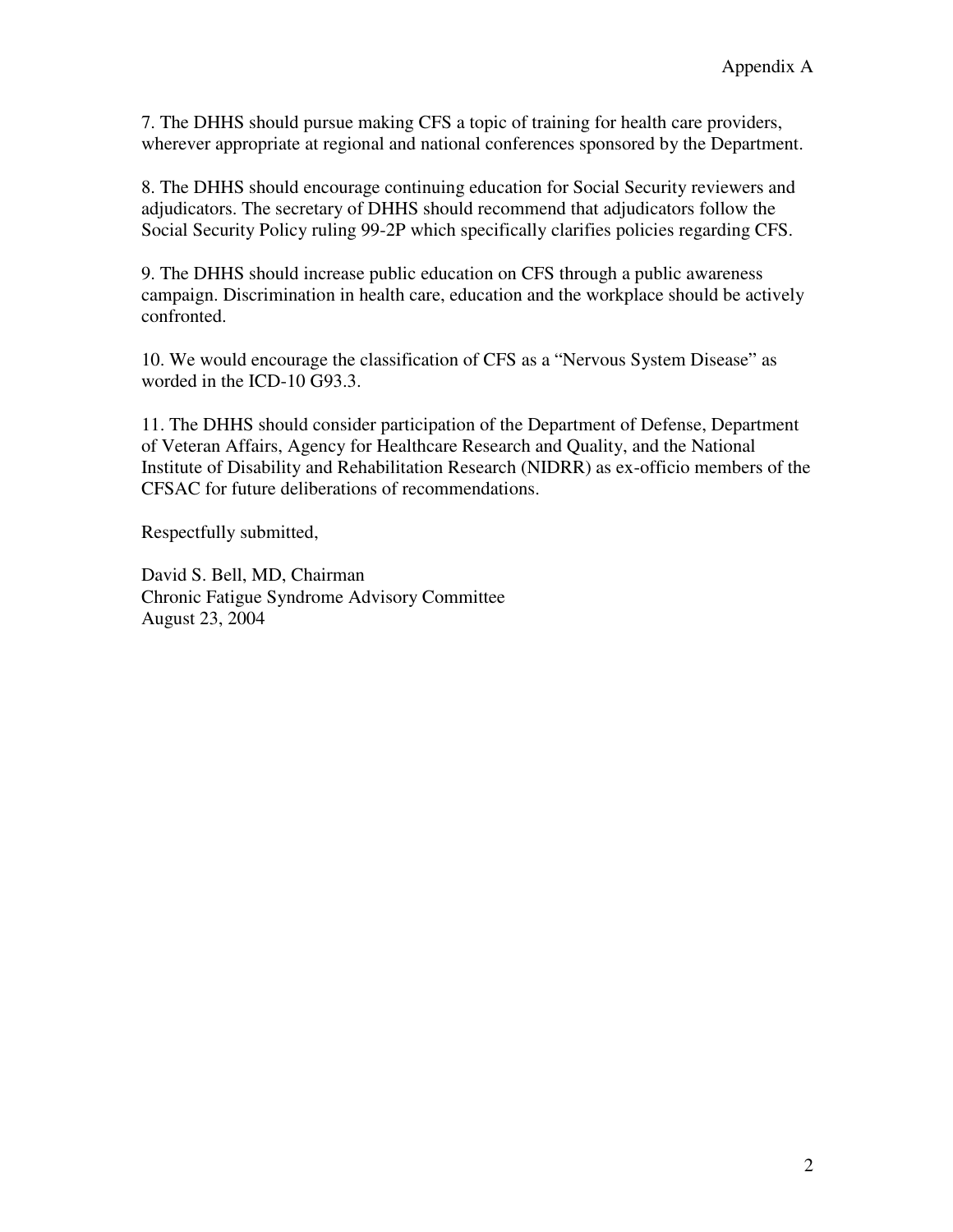December 27, 2008

**Pat Fero**, MEPD Executive Director, Wisconsin ME and CFS Association, Inc Fero.pat@gmail.com

#### www.wicfsme.org

Thank you for the opportunity to speak about health care modernization.

Three goals of the Obama Health care modernization plan are to:

- Improve Health care quality and cut costs
- Expand coverage and access; and
- Increase the emphasis on primary care and prevention.

How can health care be improved, with better access and emphasis on primary care, if an illness is subject to bias and bigotry by insurance companies, public health agencies to include the NIH, CDC, state health departments, local medical institutions and community clinics?

**This is an urgent message.** You need to know the basics before you can make decisions that will help the invisible million people affected by *this* illness that disabled me and killed my son.

My son, Casey Fero, died when he was 23 on a significant day in history…July 4 in 2005. Casey had a diagnosis of Chronic Fatigue Syndrome at age 9 and then again at age 15. He died of Viral Myocarditis with fibrosis, that is, scaring of the heart muscle indicating past infections. 3 ½ years later, I am not angry because he died, I am outraged that the illness affecting me and him is disregarded, ridiculed, lacks serious research, is misdiagnosed, over diagnosed in some areas of the county and under diagnosed in other areas of the United States. **NOTHING HAS CHANGED since 1984. Chronic fatigue syndrome is NOT chronic fatigue. Some people with CFS have Myalgic Encephalomyelitis, but in the US, this more accurate term for a subgroup of people with the illness is not recognized.**

When my son became ill, we had Cadillac insurance. *It did not make any difference*. Our illness is red flagged by health and disability companies. The chair of Preventive Medicine at UW Madison Medical School told me that an MD would rather run the other way than see a patient with CFS. How could this be? Nothing surprises me anymore. MD's can simply say…I am not interested and refuse to see us based on the illness. BUT…no need to rely on my word, I suggest that you have an aide call around to a few diagnostic centers, talk about CFS as if a patient and see what turns up.

## *The Fero Story*

### **Summer 1980 - Spring 1982**.

I became ill with a high fever after a summer trip to England. I was teaching high school at risk students in Watertown, Wisconsin. In the fall, I went back to school feeling okay, but with some trailing symptoms that I ignored. Our second child was conceived in the fall of 1981 and during that pregnancy I was ill every single day, but I continued teaching. In March of 1982, I was hospitalized for 2 weeks and Casey was born C-section at 33 weeks. He was tiny, but apparently healthy. I was healthy, too, or so I thought.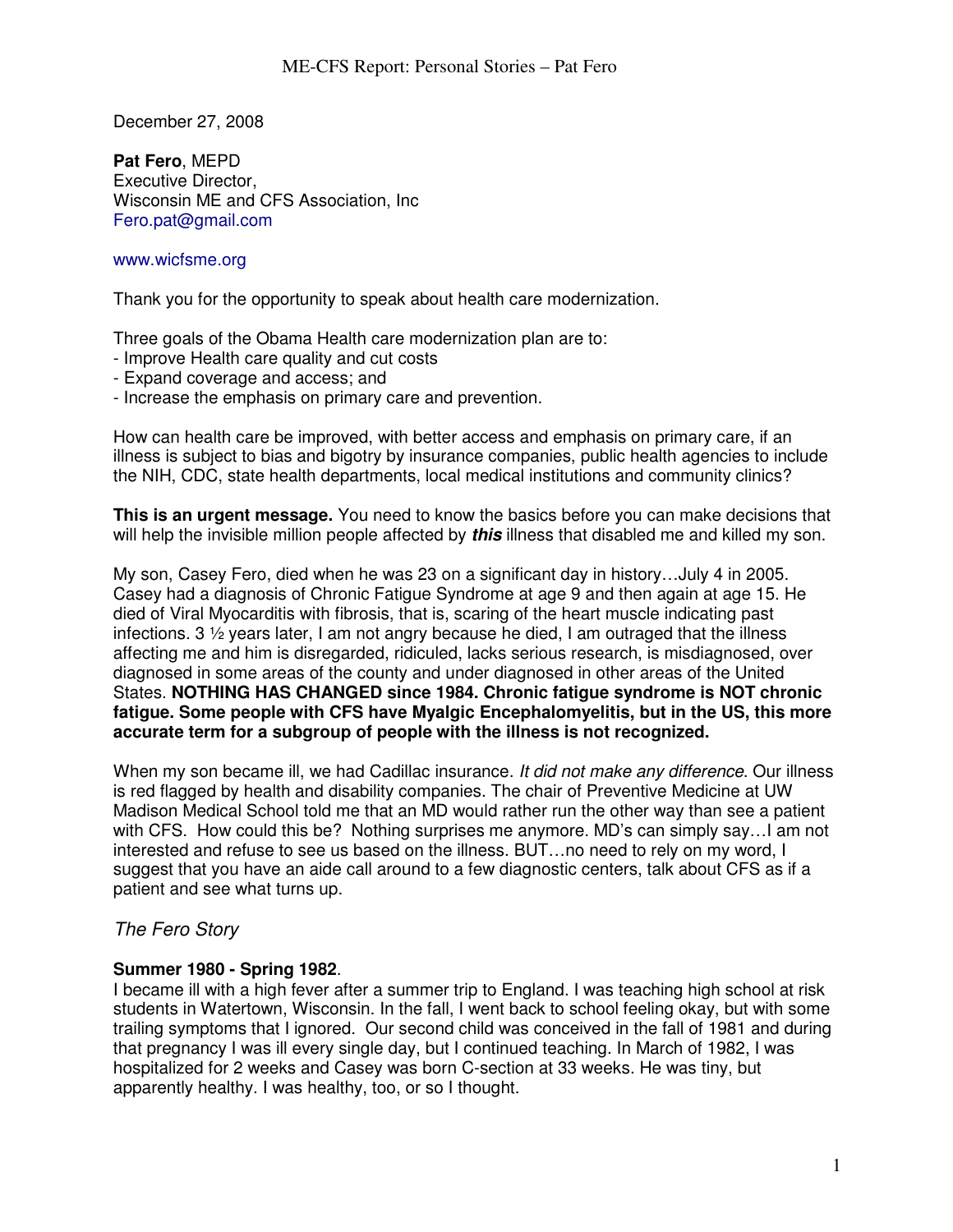**Fall 1988.** Episodes of exhaustion, weakness, dizziness and cognitive problems are so bad that I cannot function at my job. I went back to school anyway, hoping to maintain, hoping that it would go away. The first day, by 10AM, I was non functional. For the first time, I thought, I can no longer work.

Flashback: Every day I would climb the stairs to my third floor classroom and need to rest on each landing. My leg muscles burned, I was short of breath, and my heart pounded from the exertion. I was neither overweight nor deconditioned. My mental and physical stamina was gone. I was plagued by viral infections. Any energy I had was going to the troubled children of others, and my own two kids got very little, but I kept going. I had worked since I was 16. Why would I think to investigate disability?

Two years prior, I earned my Masters Degree. My thesis on teaching writing using a creative and critical thinking skills curriculum, was in progress and I saw that I was able to teach writing to those considered unteachable. It was exciting. I could not finish the thesis. I had a 3.8 in graduate studies, so the university converted the thesis to credits and added classroom hours so I could finish.

In addition, I was conducting statewide seminars on *Bad Faith*, the destructive belief system of those invisible gifted students who wreak havoc in all school systems. It was exciting and I had fleeting thoughts of working on a PhD, which might give me a more flexible schedule. Silly me. At every seminar, I worried that my thoughts would fly away and I would stand stammering in front of other educators. I could hear the words; just not understand what thoughts came before and what words would come next.

**Fall 1990.** University of Wisconsin – Pediatric Diagnostic clinic. Casey is 8 years old. He has symptoms of my illness with major sleep problems since age 4. Casey is doing poorly in school. It is not lack of ability or ambition. After all, my little boy could speak in long sentences by age 2. He was a funny, mellow little goofball, cute as could be with big green eyes and long brown hair. He memorized tunes and could sing a perfect scale by age 2 ½, but then came sickness, and near silence, a huge change for my bright little boy.

Dr. Allen asks about symptoms. He asks about family history. Fearful, I tell him about my illness onset, Casey's birth at 33 weeks and my continuing disabling symptoms. I want an explanation and I want some treatment for my son. Silly me.

The doctor does an exam. He is not "impressed" by Casey's symptoms, as they are "unremarkable." The doctor does not believe me when I tell him that the kid's functional ability is diminished and that Casey is sick every week with sore throats, swollen glands, stomachaches and headaches. We leave and I have papers in my hand to return to the doctor. I go down the hall to find a nurse. Past an open door, I hear laughter and, "When I heard her say, " Chronic fatigue syndrome…" more laughter….

I am furious for my boy and for myself. Could I go in to yell at them? My child stands next to me. His needs and his feelings come first. Did he hear? I decide not, and we leave. In the records, the doctor wrote," The child is mimicking his mother's CFS behaviors." I am my son's worst advocate.

**Winter 1992.** Casey has been to several MDs and no one believes him or me. A few days after one MD visit, Casey said, "She had no right to tell me what to think and how to feel." I told him that all people have a right to think and to feel as they do and to stand up on their own two feet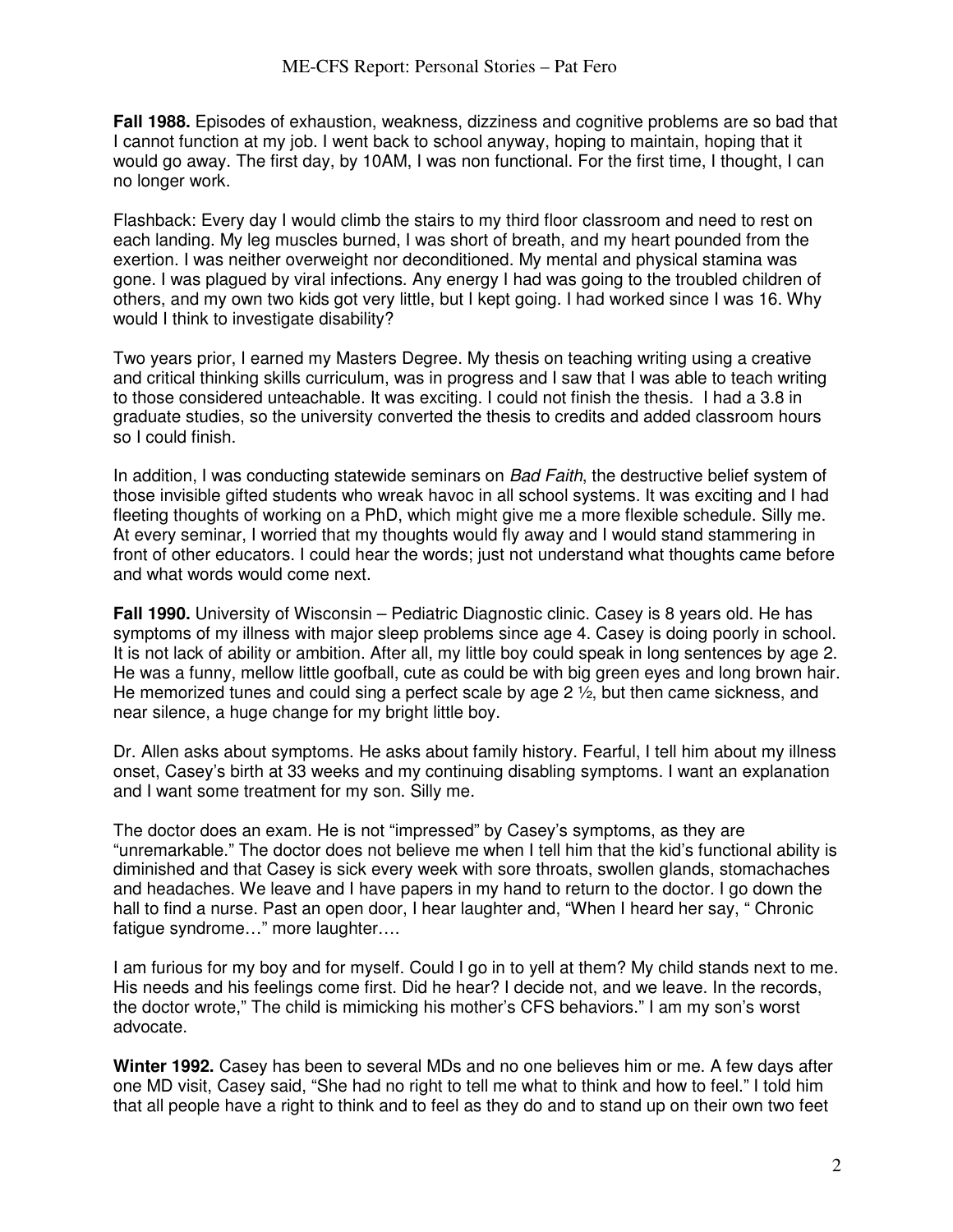for what is right. This day Casey is starting a semester at home after a week of severe flu and then a case of chicken pox all over his body, in his mouth, and down his throat. Poor boy. We are alone. MDs ask Casey questions like he has no functioning sense of self and in so, suggest that he has emotional problems. He will if I push him to go to these people.

**Spring 1994.** I have steady, severe pain, lower right quadrant. I see my MD on Tuesday, go back Wednesday and keep a previously scheduled appt with a specialist on Friday. I almost cancel, but I thought maybe this MD might help me. She asks me why I am hiding the pain. By that evening, I am in surgery. The surgeon thought I had a ruptured appendix, but as it turns out, I had a necrotic fallopian tube. Apparently, my MD thought it was a CFS complaint and all in my head, so he did nothing and I, used to feeling sick, did not go to the ER. I almost died. I changed doctors. I am reminded that people with CFS are misdiagnosed and often lose their ability to know when to go to the doctor.

**Fall 1996 - 1999.** Casey is in high school. I stopped keeping a daily diary because he thought I was being a drama queen despite school records that he missed  $2 - 3$  days a week. In 9<sup>th</sup> grade, the first week, Casey lost 2 textbooks, stopped using a locker because he could not organize fast enough between classes, and carries everything in his backpack. He completes work sometimes 2 or 3 times, but loses it. He refuses to see an MD and the neuropsychologist advised us not to interfere with Casey's decisions. (Apparently this professional thought it was all in our heads, too?) Despite all my attention and information, Casey has developed illness behaviors, that is, he believes he is not sick and it is normal to miss all that school. His sleep disorder is horrendous and he has no treatment. Fall 1999 is a significant time because I am invited to the CDC in Atlanta for a meeting and public apology over 12.9 million dollar misappropriation of funds for CFS research.

**Spring 2000.** Casey graduates from high school. His grade point is 2.2, indicating his attendance more than anything else. I cry. He made it.

**Spring 2004.** I attend my first Chronic Fatigue Syndrome Advisory Council (CFSAC) meeting at DHS in Washington, DC. I present on my findings that since 2000, when the GAO made recommendations for the NIH and the CDC, the grant award situation is worse, not better. CFS has received few grants, perhaps one or two a year. I vow to come back with better information from FOIA sources.

**June 2005**. Casey got his Associate Degree from a Madison technical school and plans to transfer to a 4-year university to major in History. Thing is, this kid just works, works and works because he taught himself to keep going. Summer school started before he called to find out that indeed, he had earned a degree. He is overwhelmed. He made it. I review the first pediatric CFS case definition and e-mail my thoughts back to one of the researchers. I tell him that Casey is happy and if he died tomorrow, I would not be sad because for years he was miserable every day. It is horrible to watch a child suffer, stand by helpless, knowing that the people who could make a difference, do not care.

**July 4, 2005.** Bruce gets up around 7:30am. He screams for me that Casey is dead. I went to the basement, Bruce calls the Police who call the EMS, but it is far too late. I tell the coroner about Casey's medical history, but she is not impressed. It is not remarkable. She says that CFS would not be taken into consideration. An autopsy and fluid analysis show no toxins, and no apparent gross abnormalities.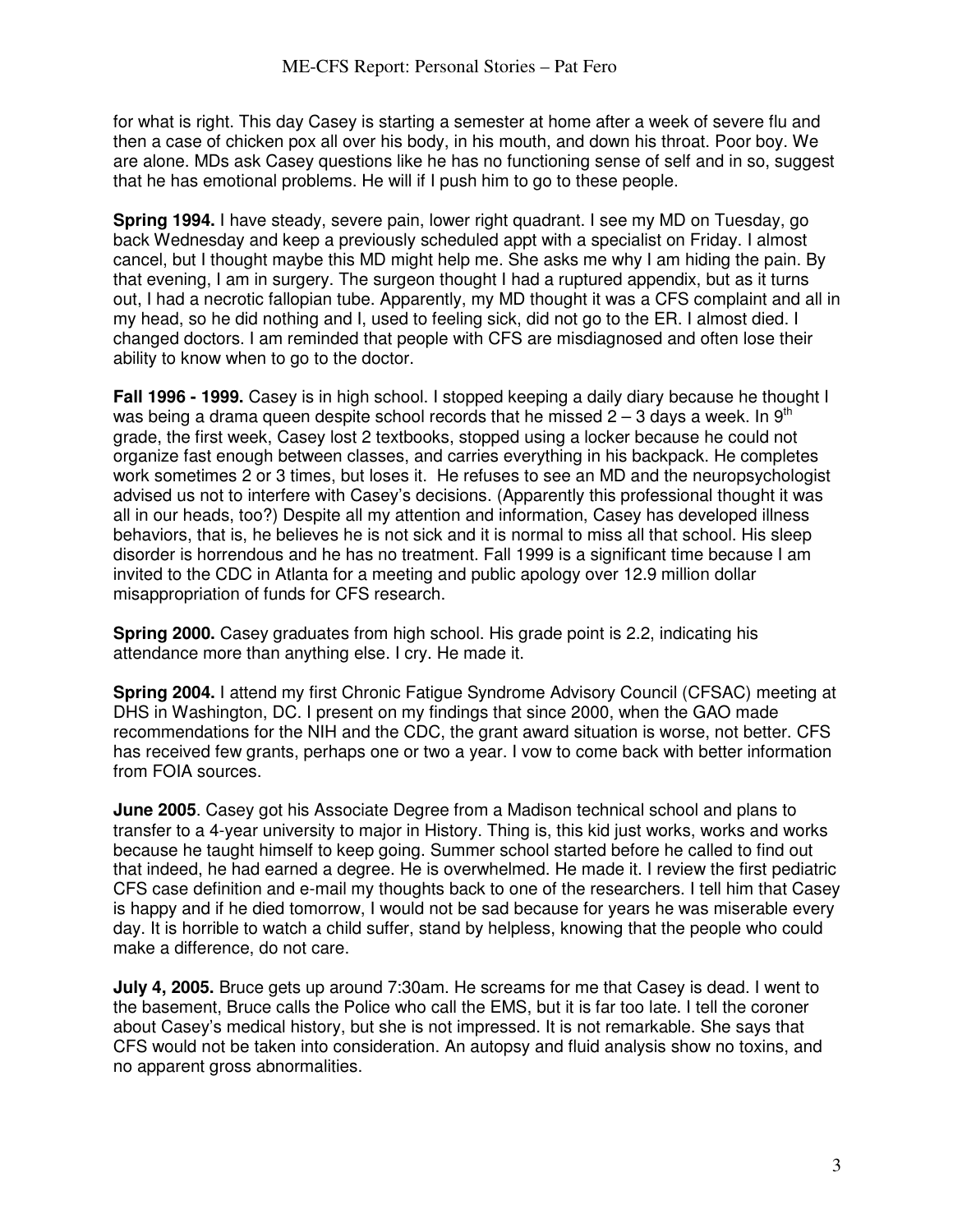**September 2005.** The forensic pathologist calls. "I was surprised to find a heart muscle loaded with virus. There is fibrosis. The sample shows inflammation." I ask him to find out what virus is involved, but he refuses.

**October 2005.** Wisconsin Support group leader JoAnn Boyle dies of brain cancer after having CFS for many years. JoAnn also had Breast cancer as well as legionnaires, polymyositis and other diagnosis…. too many to name.

**April 2006** I am an invited guest at the CFSAC meeting. I have 30 minutes to present my significant, factual findings that the NIH peer review panel members have no CFS expertise, few CFS specific grants have been awarded and yes, the GAO recommendations are being disregarded.

**October 2006.** Friend and CFS patient Beth commits suicide. Her illness is out of control. She has given up any hope for better despite the hundreds of self-help books, morning mantras and many, many classes she took on healing. I tell her three days before, that if a limb is missing and the brain feels its pain, the mind cannot bring back that limb. *Phantom limb heal thyself* is the number one therapy for CFS patients. It was decided by her psychologist that summer that electroshock therapy would be helpful. Beth had many in a series of electroshock treatments. There was no cardiology consult despite Beth's open-heart surgery as a child. Her husband had no idea what to do, but Beth did. She saved pills and tossed them down all at once.

Through my work as a founding member of the Wisconsin ME/CFS Association, Inc, the oldest operating organization of its kind in the 50 states (1987), I have learned a good deal about health care, the crisis in chronic illness care, and other *issues.*

Each year I learn and relearn that we are invisible. My story is common. Most people are house bound and bed bound, feeling horribly ill every minute of every day. Organizing a million strong community of screeching voices is impossible. That takes sustained energy. People with this illness do not have stamina.

**Spring 2008.** The pathology lab lost Casey's 7 heart block tissues, but I managed to get the samples of all other major organs sent to the Whittemore Peterson Institute for Neuroimmune Disorders, currently located on the University of Nevada Reno campus. The bio bank was created and dedicated in memory of Casey Ryan Fero.

**December 27, 2008.** Now as always, I dedicate my energy to the people in this small group, all of whom work on advocacy as best they can. Please know that these people are accomplished and will sound totally capable of working. However, as with this longer than I can edit message, it has taken me at least 8 hours to compose.

### **THE DEVIL: What is the use of knowing?**

**DON JUAN: Why, to be able to choose the line of greatest advantage instead of yielding in the direction of the least resistance. Does a ship sail to its destination no better than a log drifts nowhither? The philosopher is Nature's pilot. And there you have our difference: to be in hell is to drift: to be in heaven is to steer.** 

 **- George Bernard Shaw (Don Juan in Hell)**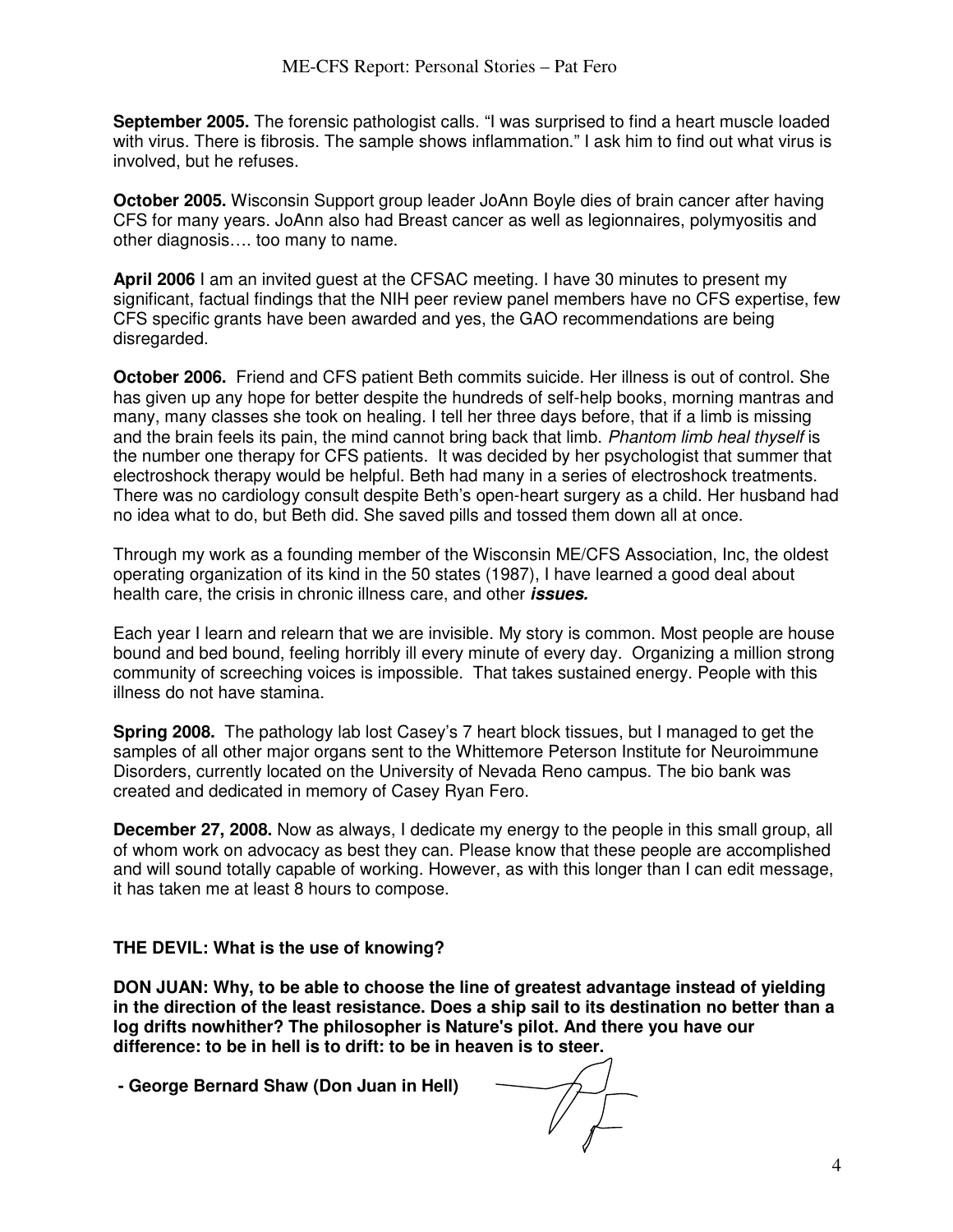### **Rik Carlson**

My name is Rik Carlson.

It was January 1995, and I got the flu. Chills and fever for a couple of days, some chicken soup and dry toast, and I was right back at work. Comtrex was the drug of choice. Slowed me down a little but no big deal, just the price of winter. Then I got sick again. Back to the chicken soup. It took a little longer, but I recovered enough to function, although I took a few half-days this time. I didn't feel good, but hey, the world wasn't going to slow down because I had a cold. I added Nyquil, and pushed myself. Then I got it again. It came on really fast and slammed into my body. I left work and crawled to bed, only this time no amount of chicken soup would help. When the chills and fever left, the pain and the flu stayed right there. Weird. It was like I had a six hundred pound rock on my chest and I couldn't move. If I got up, I sat at the foot of the bed and stared at the floor. I lost sense of time. I would hit the clicker now and again. Letterman or Kathy Lee, it didn't matter. Simpson trial.

Barbara brought me to the Doctor, and we did tests. Nothing. There were a few discrepancies in my liver, but that was from the virus. Hepatitis. No. Leukemia. No. Mono? not here. We took chest x-rays and I was scared. Nothing. Then he gave me the good news. "I can't find anything wrong, so you don't have to see me for 30 days". Barbara took me home. I was really sick. Being at work became a vague memory. A week later I was back in the doctors office, and I told him, "I'm sick and you're the Doctor." And that was the first time I heard the words. "It seems like some kind of Chronic Fatigue Syndrome. This could take one to three years." Whoa.

That part about years,... well I didn't hear that,.. well I heard it, but I didn't hear it. And Chronic Fatigue Syndrome, isn't that the yuppie flu? Didn't Newsweek call it a bunch of burnt-out stockbrokers? And Rush Limbaugh, a liberal invention? What the heck was going on? Whatever it was I didn't know.

What I did know was that this Doctor had no course of action, and that no matter how sick I was, I had to take the bull by the horns and find my own cure. A daunting task when healthy. Truly formidable now.

It's been thirteen years. I am always flu-like, my brain functioning at a slow crawl. I leave the house sometimes once a day and travel short distances for groceries, banking or th e post office. If I drive more than ten or fifteen miles, I come home toast. I have learned to carve out up to 6 hours each day (not in a row) where I can be somewhat productive. If I break a sweat, I'm bedridden for two days. I always have the flu. Simple tasks require enormous effort and I can't think. My brain is like pea soup. Most normal activities require thinking through sludge. I struggle with simple arithmetic and many times I'm just plain confused.

I've been to a dozen Doctors, had acupuncture twice a week for months, years, and pounded down gallons of Chinese herbs because western medicine comes up blank. I've given myself a hundred injections and had given to me a hundred more. I'm on a program of the best nutritional supplements known to humankind, and monthly receive intravenous therapy. It doesn't go away. It just doesn't go away.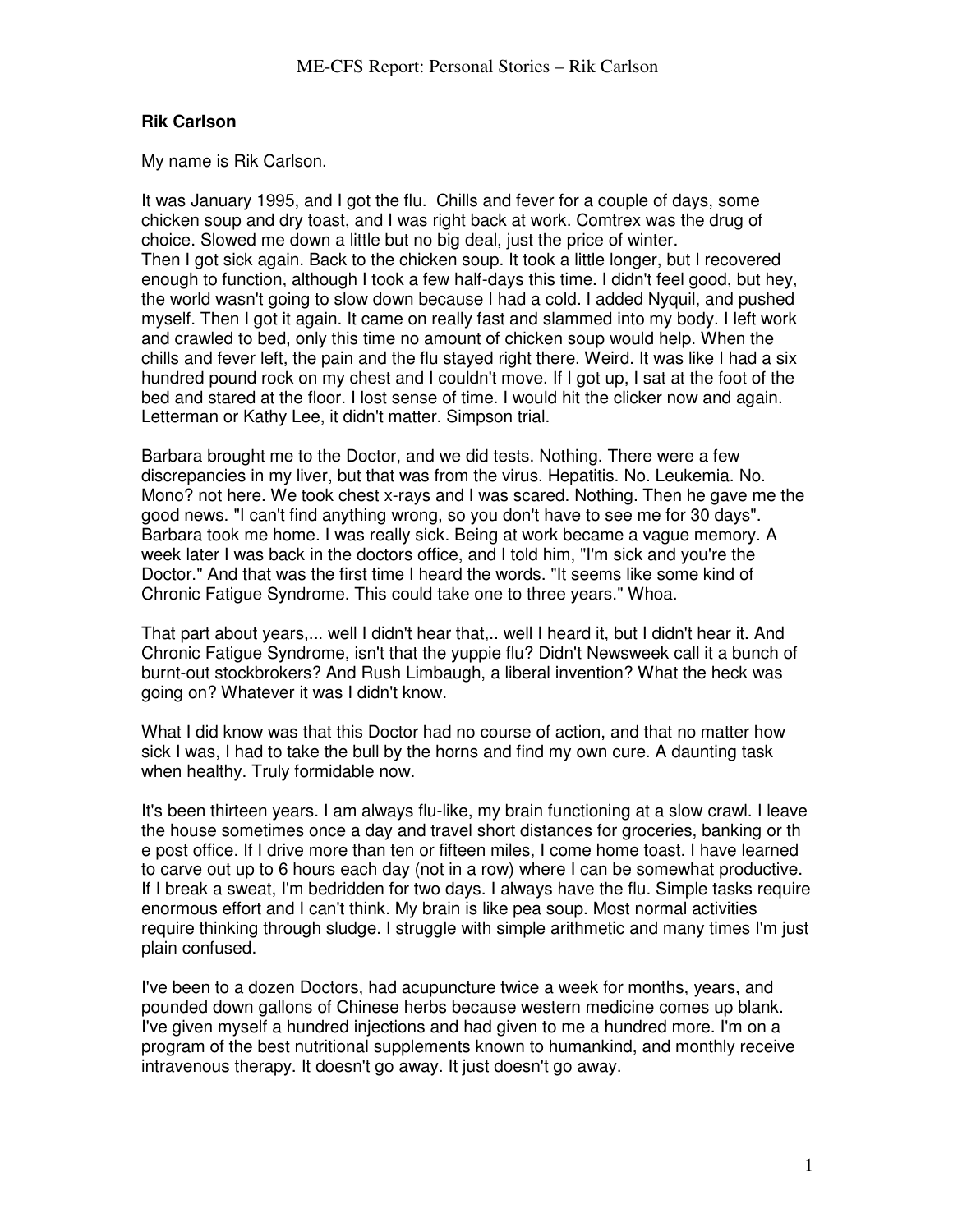### **Regarding CFS, CFIDS, M.E., Fibromyalgia, MCS, and Lyme:**

There are two categories:

1.) **The disease** ( and I'll call it a disease) that leaves us unable to function, care for ourselves, travel, read a grocery list, care for our children, balance a check book,...on and on, ad-nauseum, ... (we all know the long term hideously debilitating symptoms).

2.) The **lack of recognition and understanding from a broad range of the medical community** which is actually worse and far more costly than the disease itself. It is important for you to understand that the dismissal and misdiagnosis of this disease exacerbates the symptoms and sentences it's victims to a lifetime of broken marriages, financial ruin, suffering and despair. I've written chapters on this,

#### http://www.monkeyswithwings.com/book.html

What needs to be done starts with recognition and credibility. I'm just a lay person, and cannot comfortably carry on the medical conversations beyond personal experience. What has happened in New Jersey and is now being launched in Vermont is the medical scholarship

program to educate medical students. Dr. Friedman's program in New Jersey has found success. Until CFIDS is recognized and taught in medical schools, we'll be ignored.

To quote a Vermont physician who has CFIDS:

"I am well aware of the ignorance that my colleagues have regarding this illness. When I went through my 7 years of medical training at UVM in `80's, there was nothing even mentioned about CFS, except for a few derogatory remarks about "yuppie flu". No one knew anything about it and fewer cared. Even in the most prominent Medicine (Harrison's) and Family Practice (Rachel) textbooks of the mid `90's, 2000 plus page tomes, there is not even a reference to CFS in the index. Only the pediatrics text( Nelson's) included a 2 page writeup. That means that most MD's practicing now were never formally educated on a devastating illness that affects up to one percent of the population.

In addition to simply lacking the knowledge-base required to care for these patients, an even more sinister result occurs. There is a certain arrogance that develops in even the most conscientious medical school graduate who has just spent 7 years learning about illnesses, often 80 to 100 hours a week, who just doesn't believe that he could have missed studying an illness that was really that important. What results is a doctor who just doesn't believe his patient or thinks his symptoms are the product of an over worked imagination. This causes unnecessary pain and suffering and a poor delivery of health care for these patients. Chronic Fatigue Syndrome patients are already undesirable in the eyes of health care providers. Nobody really wants us. We have lots of complaints about symptoms that don't make sense. We take a lot of valuable time. We require lots of paper work for disability, social security and referral forms. We don't get better. We appear normal yet can't go to work.

I once heard a lecturer talk about the current state of understanding (lack of understanding) of CFS at Fletcher Allen Health Care grand rounds (in Burlington). He finished his talk by saying, "Don't send your patients to me!"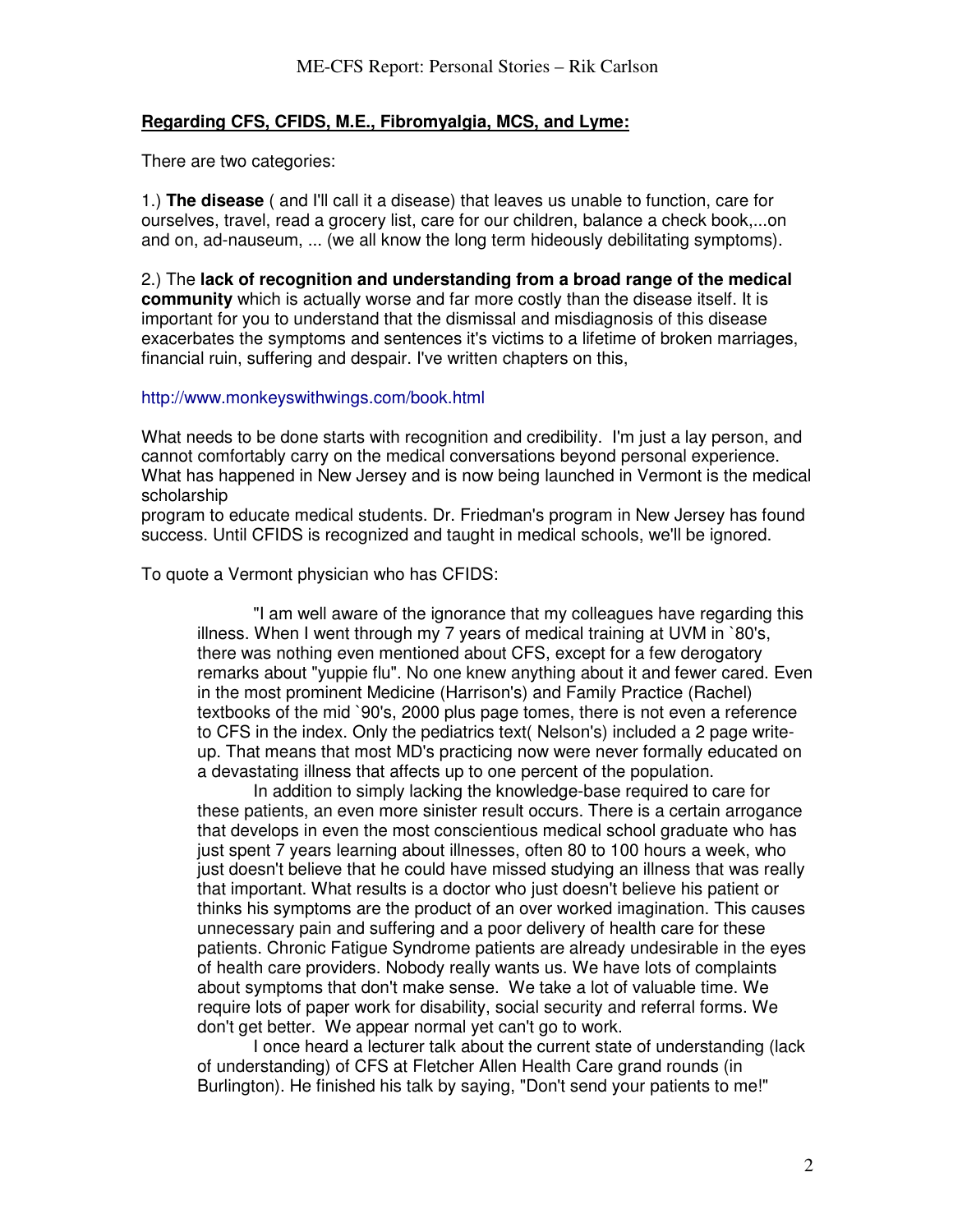Patients form support groups when conventional medicine fails. There's no where else to turn, but to find others. No one wants to do this and to even imagine a group of CFIDS patients as "activists" is absurd. I have been at the receiving end of an 800 number, have taken hundreds

of calls and over and over again I hear the same thing. "Do you know a good doctor? My doctor doesn't believe this to be real." To the one, these callers are desperate and confused.

In Vermont we have a magnificent medical center and I tracked down the administrative official who represents all of the associated physicians and asked her who I could refer people to. Her response was:

I have connected with the chairmen of our two primary care services (I apologize for the delay, one of them was on a hiking vacation in the Grand Canyon until yesterday). Neither group employs anyone with a strong clinical or research interest in chronic fatigue syndrome. If there is something else that I can do for you, please do not hesitate to let me know.

Until we become a substantial part of the curriculum of all medical schools, we're just banging our heads against the wall (supporting the hysterical women theory). Our campaign starts one student at a time (how frustrating is that?) We need CFIDS taught in medical schools, we need CFIDS brought to the hospital's in educational training programs and we need the respect and attention deserving of a debilitating long term disease. People with CFIDS in Vermont are

dismissed. Many struggle to find understanding and support within the traditional medical community and repeatedly come up empty. Doctors need to be taught. Recovery programs need to be developed. I hear stories of misdiagnoses and outright ridicule with regularity, events that fracture spirits and destroy families, and it breaks my heart. When we change that, we'll start to understand success.

Rik Carlson

The VT CFIDS Association, Inc. "Turning the Tides of Modern Medicine is No Small Task." http://www.vtcfids.org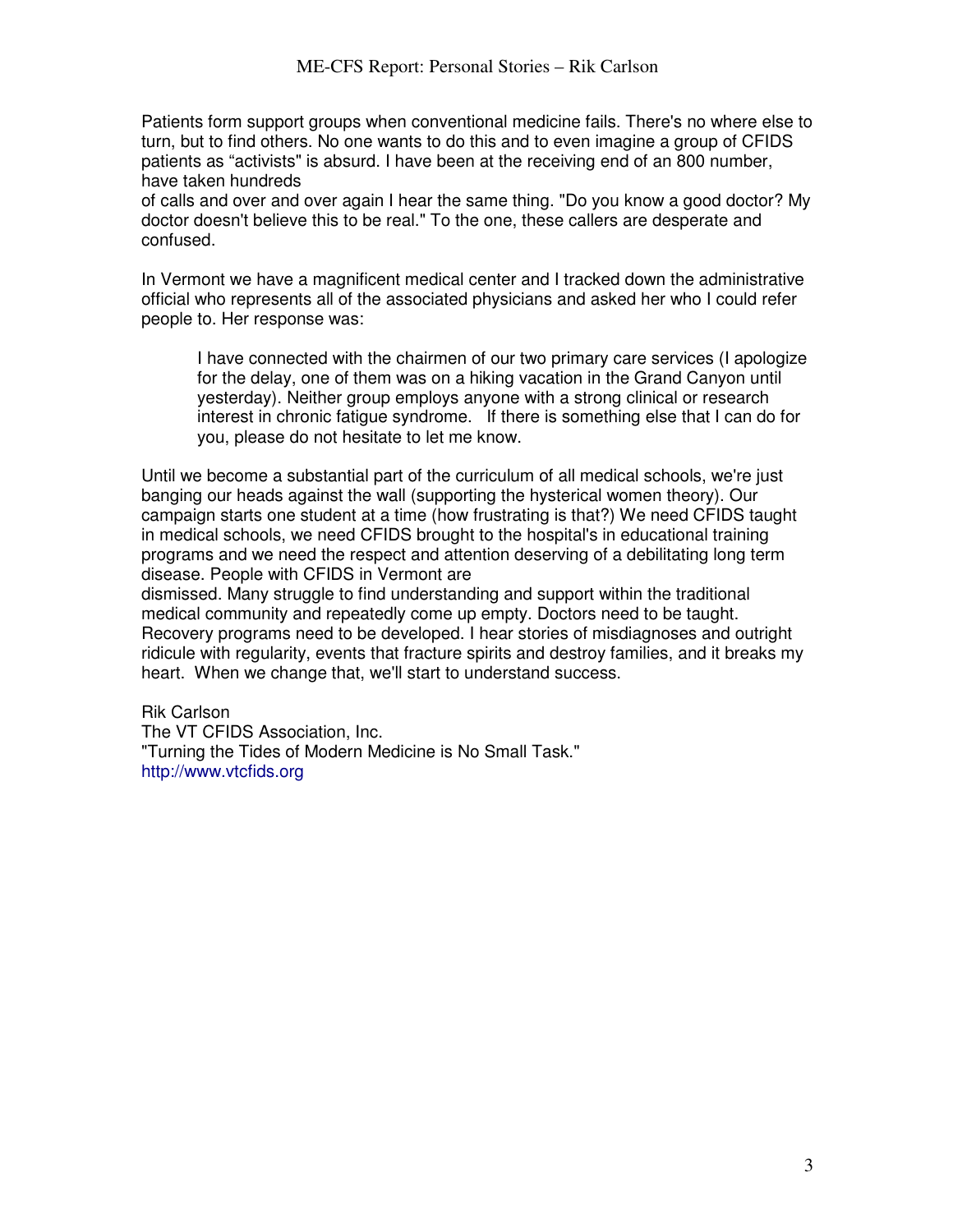### **Carol's Story**

My name is Carol, and I have been ill since Jan. 26, 1985 when I contracted a GI virus from a child while substitute teaching. It never went away. We lived in Denver, and I believe the outbreak we had in Denver was the Tahoe Virus coming east. I continued to teach until it became impossible, then saw more doctors than I am comfortable enumerating, none of whom found anything. One doctor sent me to National Jewish Hospital in Denver where a researcher was studying CFS, but he sent me away since my EBV titers were low. It is curious that this same researcher is now at the CDC espousing a psychological origin of ME/CFS. Eventually, this researcher recalled me, found the EBV titers high, and took many vials of my blood for viral studies until we moved to Washington, DC for my husband's business. A major midwest medical center had previously dismissed me, only finding elevated liver enzymes which they termed "an anomaly." We lived in a new house we had made too tight, and thus toxic. I was unable to sleep at night and would itch all night long. My husband said we should video me, since no one would believe it. No one ever explained the itching. I had impossible headaches during which I would lie on the floor and pull on my hair for distraction. Leaving the house helped. I had the malar rash of Lupus, photosensitivity and Hashimoto's thyroiditis, all consistent with collagen vascular disease. I had all of my mercury amalgam fillings replaced sequentially, as recommended by a well-known innovative dentist in Colo. Springs. It made a big difference, but I was still sick.

While on the East coast, I was fortunate to see a well-regarded ME/CFS researcher/clinician in the South. He initiated Kutapressin injections which made a big difference for twelve years until Kutapressin was no longer manufactured. Kutapressin was a totally non toxic broad spectrum antiviral. The replacement has not been helpful. This doctor performed many esoteric tests, all of which proved severe ME/CFS: an elevated antiviral pathway, a compromised immune system, and cognitive deficits. I have done a lot of alternative medicine, most of which has improved my condition.

I also have Chronic Lyme Disease, another politically charged illness, which I contracted as a child. It complicates the treatment of ME/CFS since the treatments cannot be simultaneous because of endangering the liver and kidneys. Lyme treatment has a made a big difference, especially cognitively, since I have neurological Lyme. I had non paralytic polio at age 3 and probably have post-polio syndrome as well.

My husband has been supportive and kind throughout this 24 year journey, and I realize I am very lucky. I have lost friends and family members who cannot understand this disease, but the important people have remained loyal. It has helped me reassess priorities and gain insight. On the other hand, I have not been able to contribute financially or meaningfully to our family or society. I spend many days in bed or in my bathrobe, not by choice. In my older daughter's words, the opportunity cost has been great.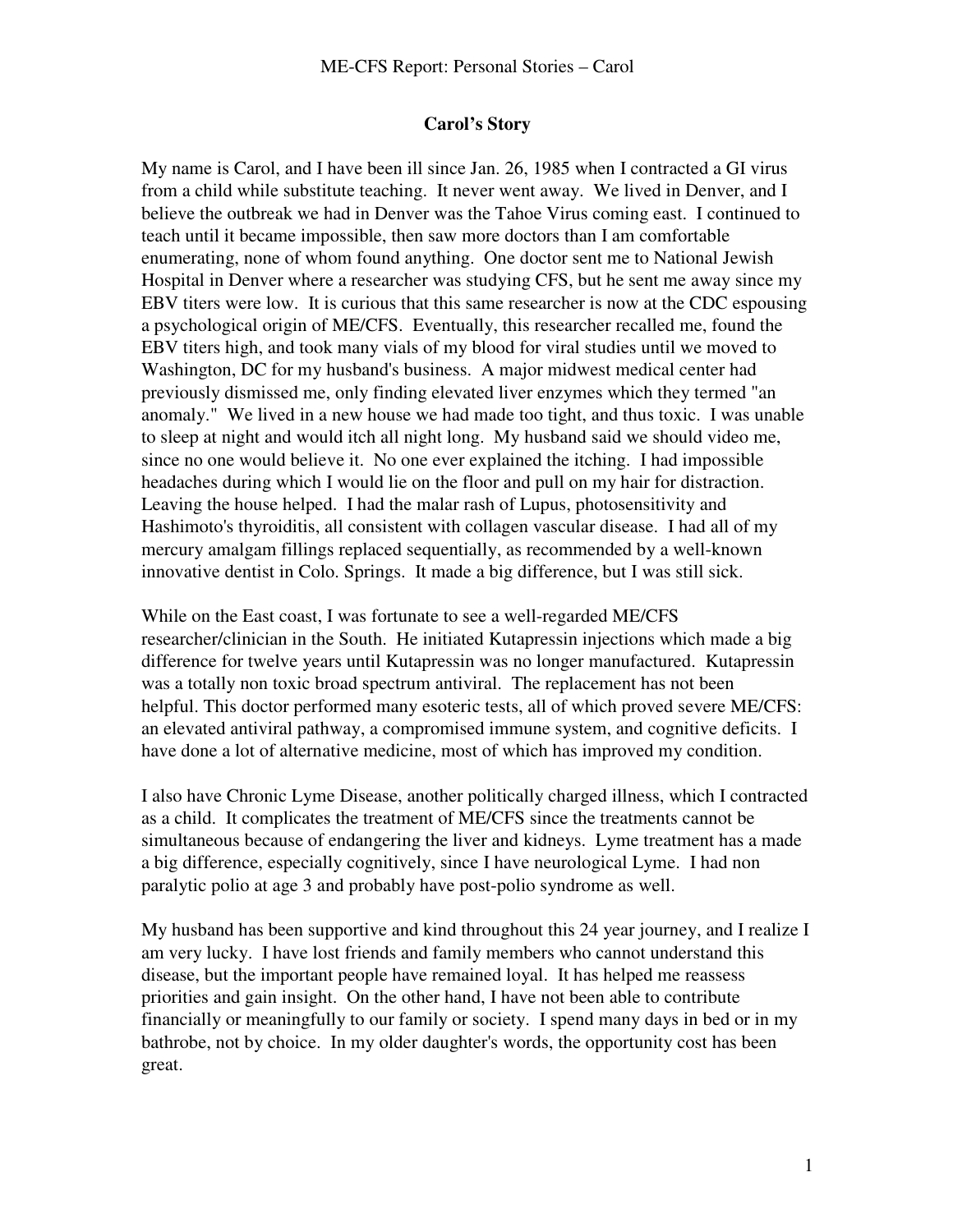#### **Karen Campbell's Story**

I'm Karen M. Campbell. I used to be a litigation paralegal, but when I lost my job due to severe cognitive and neurological symptoms, and no other law firm would hire me when the symptoms manifested during the interview, I re-invented myself as a home-based editor of legal documents (and a few other irons in the fire for the seasonal lulls in that business), a job that I can do lying down (I pass out if I sit up too long) and with as many rest breaks as I need. Ironically, at every point that doctors have accused me of not wanting to work, I have, in fact, been struggling to work at least part-time, and had initially asked the doctor to fix me so I could return to the full-time work that's necessary to pay my bills! I beggar myself to pay for medical insurance, but having insurance does not guarantee appropriate medical care when the doctors don't understand the nature of your condition.

I was 28 when I got the initial virus/105 fever, and worked full-time for 13 years after that (at times doing nothing except working and resting), until I simply couldn't do it any longer. A specialist has now told me that, due to incompetent doctoring at a respected medical group, I deteriorated too far and will never recuperate enough to return to work full-time. Nonetheless, 8+ years after applying for SSDI, I continue to be denied benefits; the judge's interpretation of the specialist's unequivocal statement that I cannot work is that he meant to say that I'm malingering!! The judge refuses to even acknowledge the testimony of his own VocRehab experts, nor the "off the charts" blood test results that prove there is something very very wrong physically. Any witness who testifies that I am physically debilitated is accused of lying; in fact, the only lies are those in the judge's written decision where he invents facts to support the conclusion he wants to reach (e.g., I say I'm not married, he says that I have a husband supporting me).

For several years at the beginning of this relapse, I slept only 2 hours a night, while my doctor refused to give me sleeping pills. (Apparently, he was incapable of differentiating between time spent in bed and time actually spent asleep.) Needless to say, such severe sleep deprivation made my other symptoms worse. Since my own doctors refused to give me appropriate prescriptions, I took matters into my own hands and enrolled in a clinical trial for an experimental sleeping pill. After a few months of sleeping 8 hours a night, I started running a 101 fever; when it didn't go away, I talked to a friend who is a professor of nursing, whose response was "Congratulations, you have a functioning immune system again!" (She pointed out that without adequate sleep, your immune system shuts down.) The fever lasted non-stop about 6 months, burning off the virus that had gotten the upper hand as my immune system got weaker from lack of recuperative sleep.

Although, like some other members of the group, I was very active/athletic, after the virus in 1987 I could no longer keep up my former activity level without serious consequences. After exercising, I am sometimes restricted to bed for 2-3 days; the experts call it "post-exertional malaise". This is not a matter of deconditioning or aging; it's impossible to decondition so fast that one week you can easily walk 20 miles and the next week you can't walk a few blocks without resting. Research has found valid biological reasons for the post-exertional malaise; patients aren't just saying they can't exercise because they're too lazy to get off the couch – even those of us who enjoyed running or dancing find it impossible to continue our favorite activities because of this biological abnormalities.

Nonetheless, when one of my doctors ignorantly insisted that I could exercise my way back to health, I set out to demonstrate he was wrong in hopes that he would finally understand what we were dealing with. For a week, I followed his advice to take a short walk every day, and every day I felt even worse when I returned from the walk. By the seventh day, I couldn't get out of bed without collapsing to the floor. Hardly the result he expected! It took weeks for my health to return to where it was before I followed his erroneous advice.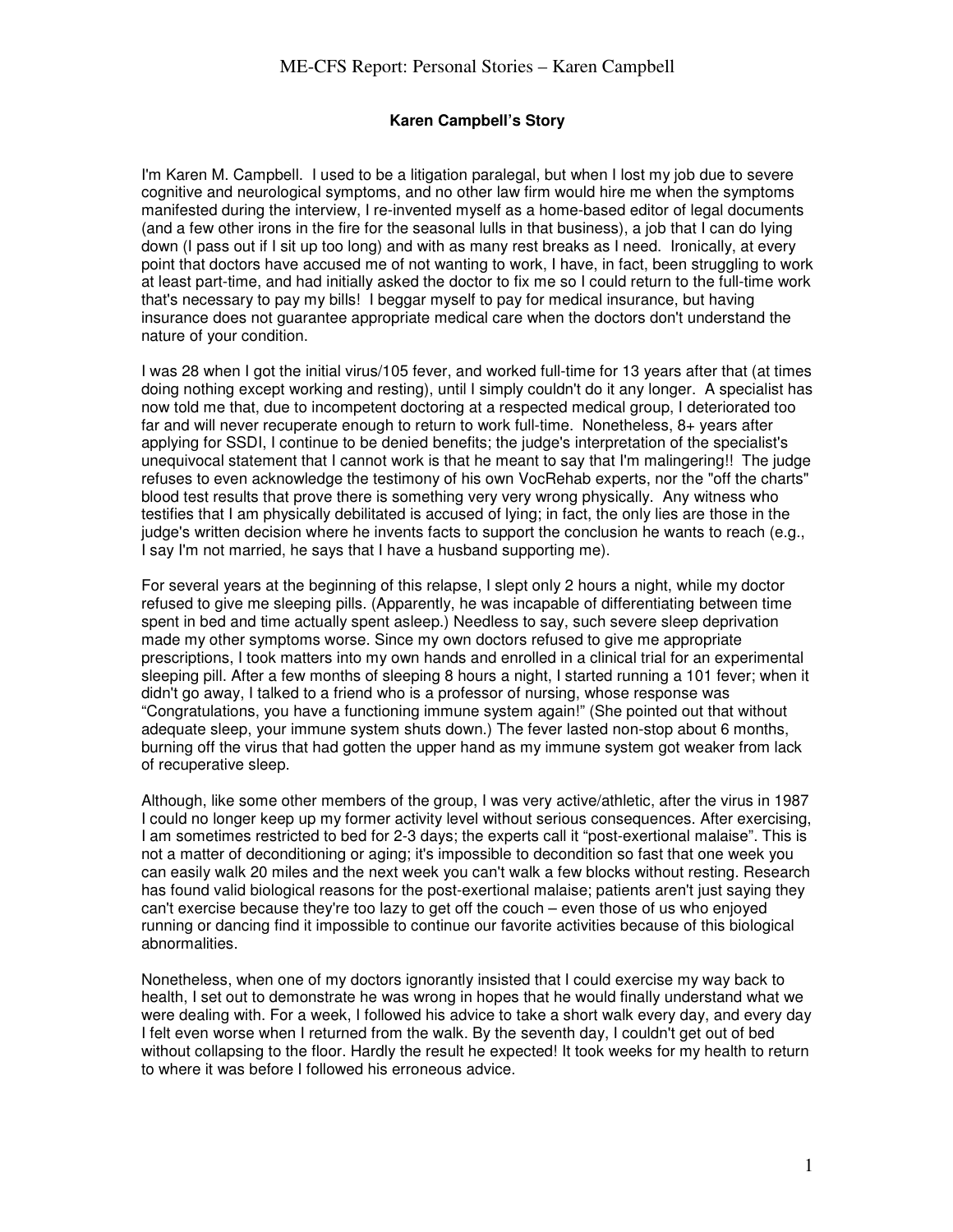### **"PSB" Living With M.E.**

In the next few pages, there is a short summary of my experience with Myalgic Encephalomyelitis. I became ill in 1989, and remain totally disabled now. I have been disabled by M.E. longer than I worked as a productive member of society. I am an astrophysicist, but spent the bulk of my short career working in computer telecommunications. Before moving back to my family home in Alabama, I lived in the Northeastern US, primarily the Washington area. That is where I sought treatment for this new disease when I became ill, and found that there was no treatment that worked. During the years I lingered there trying to find medical help, I became involved with the CFS Coordinating Committee, now called the CFSAC. I gave testimony at several of those meetings. I worked with the NIH to help select the first slate of patient members of the committee, and I was also involved with the meetings at the CDC when the first accounting scandal was made public. Those latter activities are public knowledge and my involvement was small and brought about no positive outcome. That's why my statement here is a personal one about how hard it is to live with this disease.

I was struck down at the age of 40, while working as a consultant for the federal government on communication interoperability issues, in November, 1989. In my case, I had an extreme viral onset that was like a severe case of influenza; it was like Texas flu or Swine flu, both of which I had during the years in which they were pandemic. As usual, there was supreme difficulty in obtaining a diagnosis. My knowledge of this disease was nil at that time. For all I knew, I had Lyme disease, or hepatitis, or any of a very large number of viruses I was tested for. I was finally diagnosed by an infectious diseases specialist who used the CDC 1988 definition of CFS, through a process of elimination. I've come to know a lot about what I now know is Myalgic Encephalomyelitis due to brute force exposure to it.

What is it like to have Myalgic Encephalomyelitis (M.E.)? There are physical, cognitive, and social as well as emotional aspects that have happened in my case; we are all different, for this disease has 'different results after inflicting the same insult' upon us. That is a phrase I learned probably 15 years ago from a fellow activist in the Washington, D.C. area. Here is a little glimpse of how my life crumbled from what was once a promising career at the top of a group of enterprising people who were planning for 'Battlefield 2005 telecommunications,' to what I am now, a broken woman who can barely string sentences together.

I have been totally unable to work since 1991, and have been disabled since that time. I lost my job. My legs literally went out from under me and I had to undergo lengthy physical therapy while using 2 canes to walk, haltingly and for only short distances. I walk much better now, after several courses of therapy, including two at facilities of the Warm Springs Institute in Georgia. There are times when I stand too long, and I begin to black out. I can avoid fainting if I sit down, and I will sometimes sit down in a public place on the floor rather than risk fainting. Other physical problems include the onset of fibromyalgia, and several organ system diseases which may be related to the autonomic nervous system aspect of M.E. Since I don't know if they are cause-and-effect, I don't relate them here, but I have become more-or-less bed bound, with only 2 to four hours of activity per day.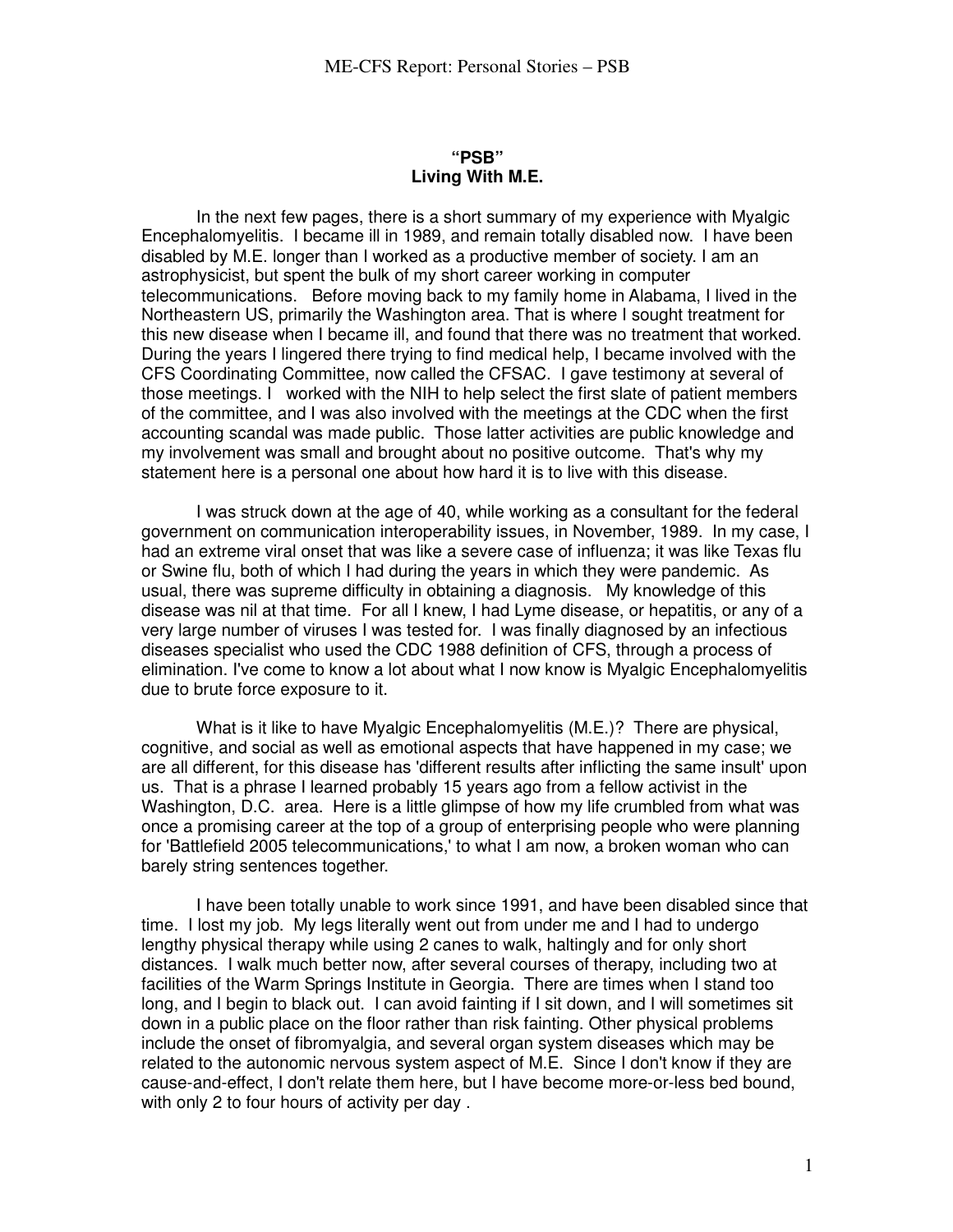Early in the disease, for some months, I was unable to speak more than a few words. I can usually carry on a conversation now; my self-retraining in what I call word retrieval has been compared to what a stroke victim goes through. Still, I frequently have to close my eyes to remember words though. Reading the printed word became a thing of the past. I can now read a few sentences at a time, but my retention is very poor. I listen to audio books now, and I like to joke that I can listen to the same mystery novel over and over because I don't remember the end. In the past 6 years, I've also developed permanent visual dysfunction too, called palinopsia, which makes it nearly impossible to drive at night, and makes reading from a computer screen much more difficult.

Memory is a very tricky problem now. I have a sort of sliding window of time in the recent past during which I can remember events. It may be 3 days ago up to 6 months ago, or the window may shut down at 3 weeks. I never know if I am going to remember an event, an appointment, or a person. In fact, I have more or less given up on people recognition; unless I see someone daily or maybe weekly, I do not recognize the face. The only reason I know about this sliding memory window is that I have lived with my sister for several years, and she has described it to me. I keep track of appointments and such on my cell phone calendar, without which I would never be able meet any of my obligations. This technology has helped me tremendously in the last few years.

I've written this memory description down and keep it for whenever I need to explain it to people, like doctors. Or, as in for this description of my condition for our input to the policy makers for President-elect Obama.

Maybe it is not obvious, but in becoming this ill and unable to function at any sort of professional level, I lost the friends that I had made throughout the years in my field. I lost track of my friends that I had still kept up with in academia, because I was still living in the same northeastern megalopolis where we had been friends. My extreme inability to travel – energy deficits, the need for frequent stops to sit or lie down, and other problems that are poorly understood by healthy people – also cut me off from many of my dearest friends, including my most 'significant other.' I stopped making new friends, unless they were sick like me and I got to know them through support group meetings, or in attending government committee meetings. Even then, I usually lost track of them (unless I made a photograph – I learned that was an important tool) due to memory problems and lack of functional time during each day.

Social isolation has become probably the most frightening aspect of living with M.E. The physical symptoms can only make you sick or dead. But isolation makes you miserable every hour of your day. It never ends. Of course this is true for all chronic illnesses, but M.E. Is so poorly understood by everyone who does not have it, it's not even possible to get a fair hearing from one's pastor or an organization that is intended to insure against isolation. Socially speaking, I am living in a dead zone.

My own family cannot find their way to an understanding of what has happened to me. I live in my own home, a huge house that I cannot clean, and cannot afford to hire people to clean or to take care of the lawn. So I am always attempting – and always unsuccessfully – to do those chores myself. The result – a feeling of self loathing because I can't do what I should be able to do. After being sick for almost 20 years, I still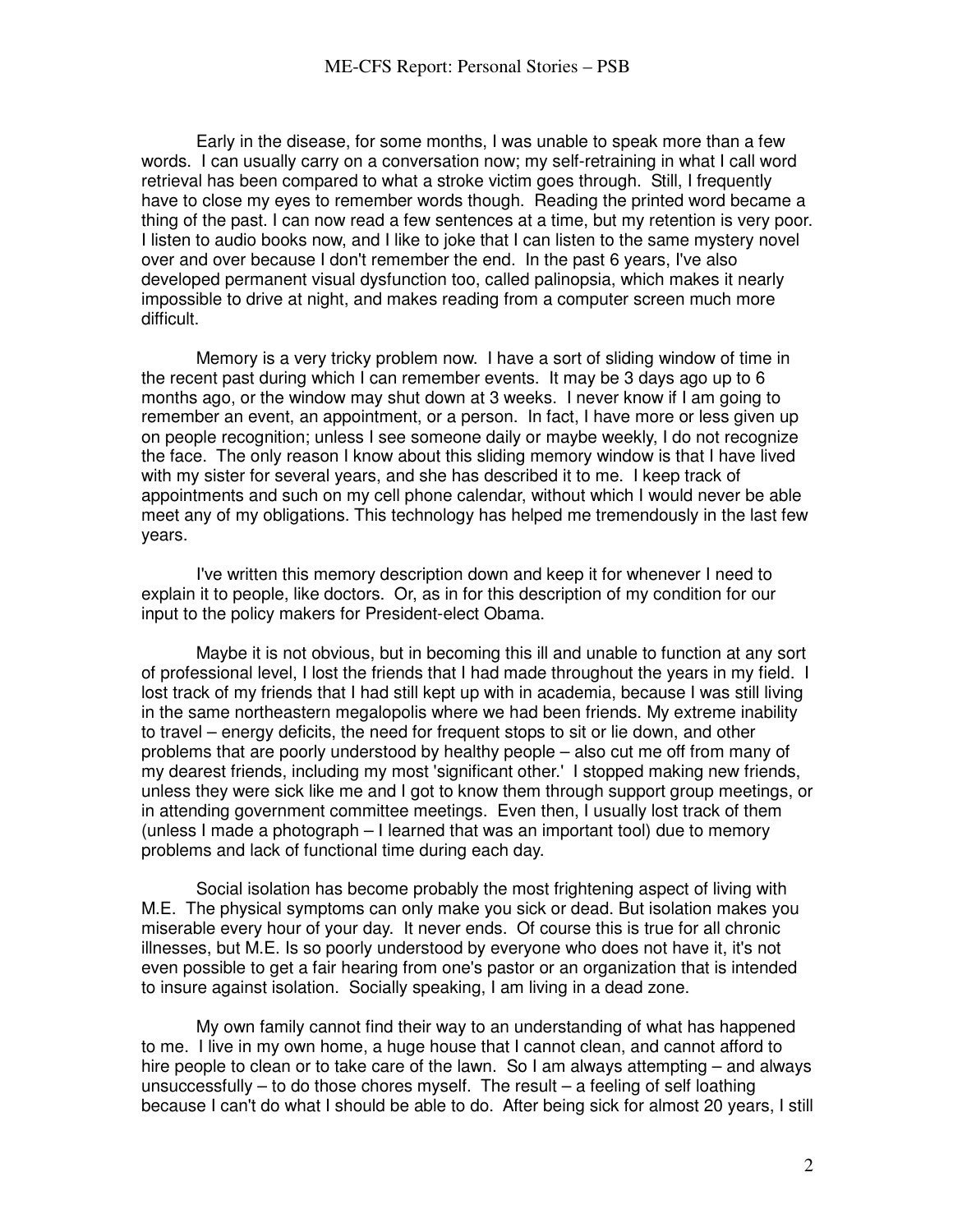try to do what is of course impossible and act like I'm not sick.

That's irrational. So finally, there is the emotional part of this disease. I don't say that I never feel depressed, but I'm not clinically depressed. What I am is just what the book title said: *Sick and Tired of Being Sick and Tired.* Angry that the people I have trusted to find out what is wrong with me and to find out how to treat it, took the money and misused it; they stole my trust. They might as well have stolen my life. Afraid that I will never feel well enough to accomplish any of the things I had set aside in my younger years to do after I climbed my big career mountain. Afraid I will never again enjoy life like I did 21 years ago.

It took me several days to pull these few pages together, from material that I mostly already had written. Along with an "executive summary," I hope it will give some insight into what living with M.E. Is like, and why we who have the disease cannot rest until our few short pleas are met by our elected officials.

Addendum 1: Some things I wrote about CFS/ME in the past

In 1999, I published this information on my web site (since discontinued due to progressive illness) about the first time the CDC misspent funding for CFS research. It was informative then and still is now.

*+++ DOLLARS AND SENSE +++ DOLLARS AND SENSE +++ DOLLARS AND SENSE +++* 

I am working on a way to put these numbers (research funds misspent by CDC) into understandable context. How about this: For every **\$0.98** the CDC spent on CFS related research from 1995-1998 inclusive, they stole another **\$0.88** from the pot and spent it on other programs, and they stole **\$0.41** from that same pot and no one can tell WHERE it was spent.

Another way to state it: For every **\$1.00** Congress authorized to be spent on CFS research, CDC spent only **\$0.43** on research, stole another **\$0.39** and spent it on other programs, and then lost track of the remaining **\$0.18** and can't account for that at all. In other words, only **43%** of the authorized funds were actually spent on CFS research.

If I still paid taxes, I'd be hopping mad. As it is, if I could hop, I would be also. I want to see careers in tatters and ruin. I want to see **ACCOUNTABILITY**.

*NIH ++ CDC +++ NIAID++NIH ++ CDC +++ NIAID++NIH ++ CDC +++ NIAID*  Now I have a question for NIH: How clean are THEIR accounts?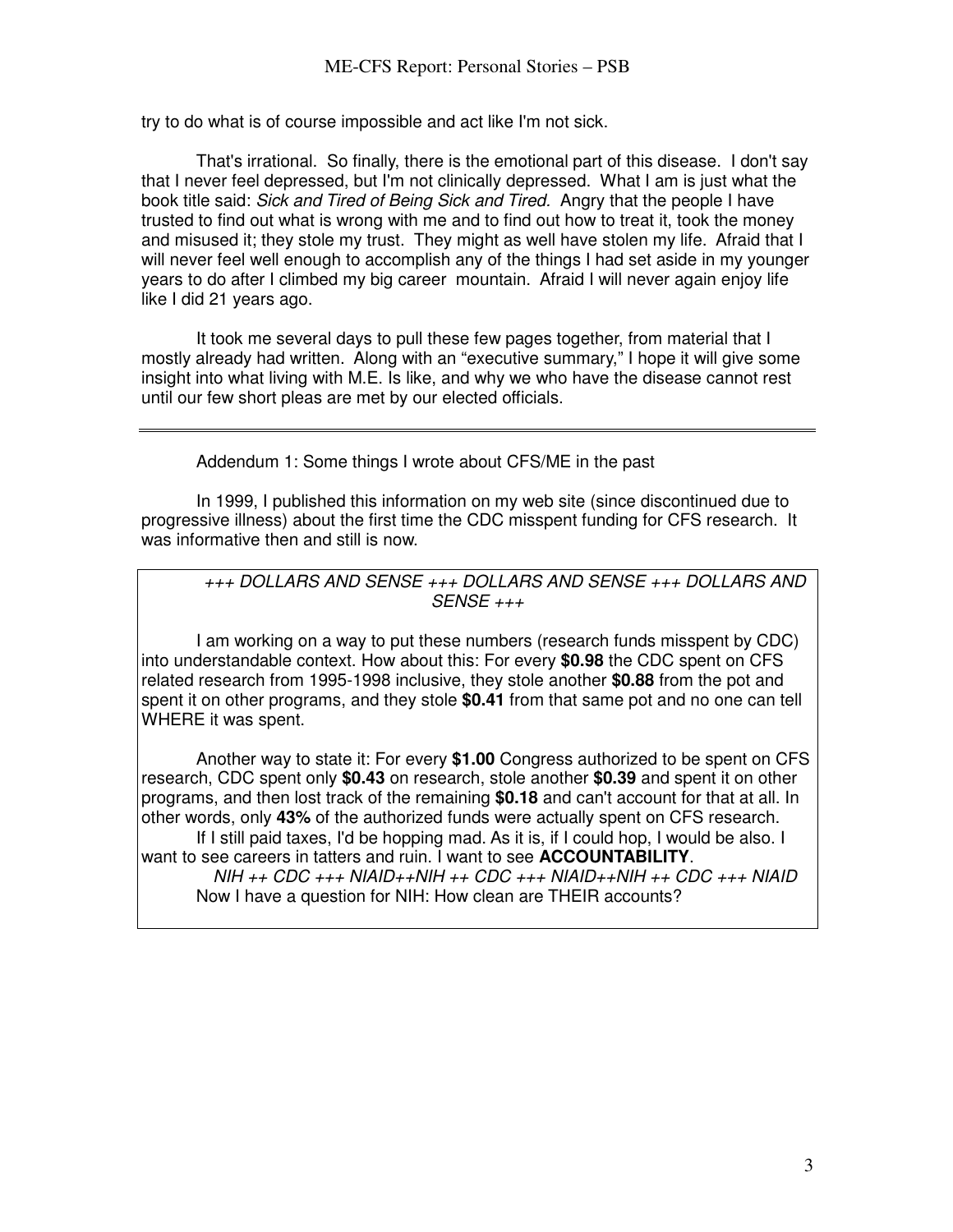Addendum 2:

This is another snippet of information I put on my web page back in 1998. This is one of the meetings I attended and testified at.

## April 1998 Meeting of CFSCC

Before I started my presentation, I displayed a copy of the May, 1998, Reader's Digest which has an article about the American's with Disabilities Act (ADA) in which CFS is lumped with myopia and body odor as 'not a real disability.' After displaying the article, I told the group that more people will see this article than everything that has been produced by this Committee in its entire history. That is the reason I am asking for support from the Committee as follows:

**Proposal: CFSCC to reply to media coverage of CFS** 

**\* After 4 years, the CFSCC has yet to produce a single release of corrective information after negative press on CFS** 

**\* Attacks of CFS and PWCs are never-ending and not improving over time** 

**\* Who speaks for PWCs?** 

 **Sample of press coverage of CFS:***Washington Post July 1995*  **"Chronic Fatigue Rare, HMO Study Concludes"** 

*\* Citing CDC demographic studies, CFS branded as a rare diagnosis not warranting study funding* 

*\* Major media outlet that provides articles for other newspapers across the country*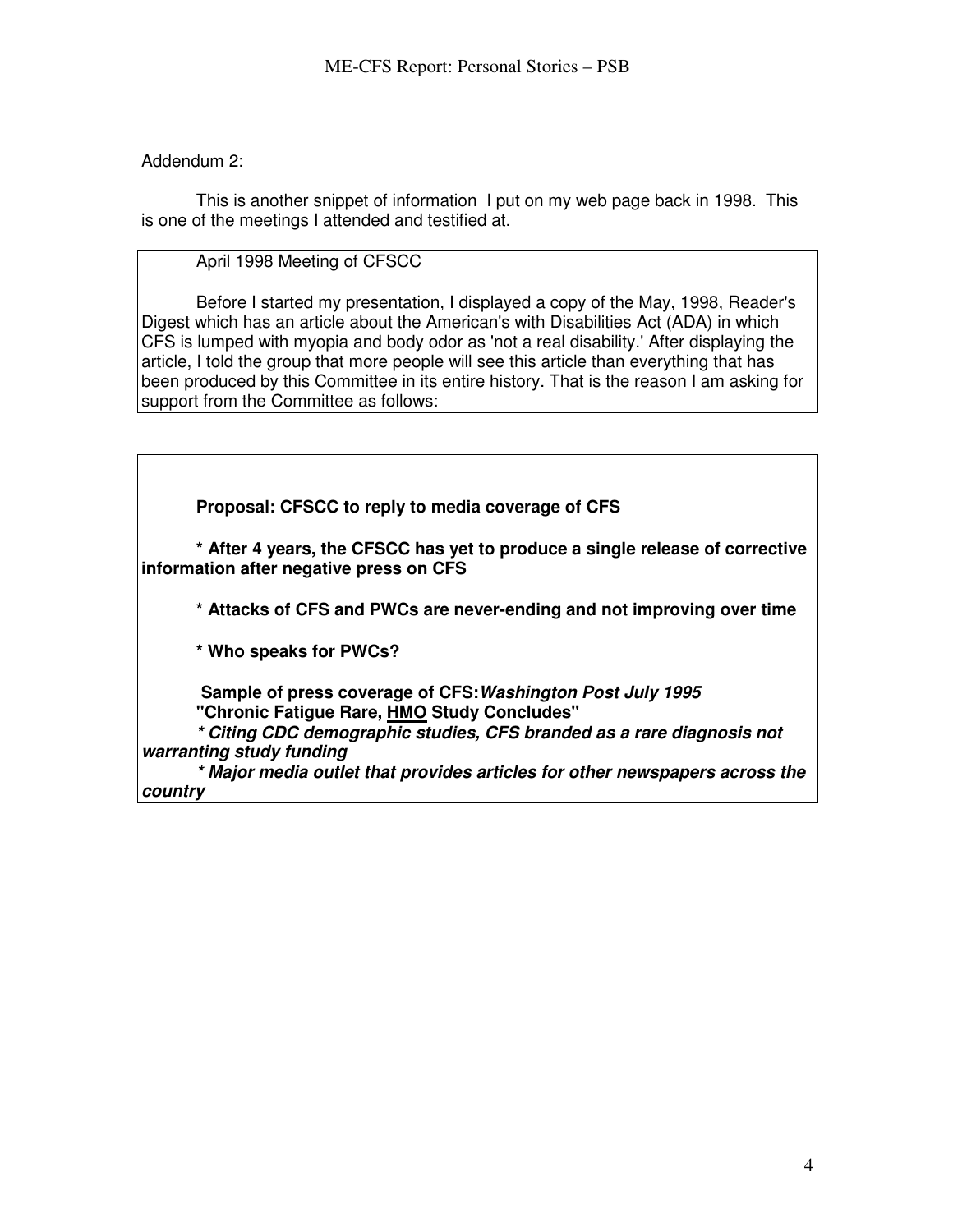#### **Steven DuPre**

I would like to first thank you for your willingness to listen to us in the effort to remedy huge deficits in the recognition and treatment of this very serious neuroimmune disease, Myalgic Encephalomyelitis/CFS. The lack of recognition is due to the "fatigue" word, which implies quick recovery, and also the inadequate criteria for the disease, which together militate against early diagnosis and treatment which would serve to decrease the number of people who need to go on disability. In other words, the way things are set up now, getting sick because of a viral assault on the body and being told to try to push through the illness by clinicians and family members instead causes a landslide of serious symptoms that is nearly impossible to overcome as seen by the largescale studies showing 4-8% recovery rates.

 This is true in my own case as a very athletic person in which I mistakenly thought that "fatigue" simply meant pushing through to recovery. When I came down with a disabling virus 15 years ago, I was forced to go part-time in my teaching position and then because of a series of virus attacks was unable to continue the job I loved.

"CFS" is not viewed as a legitimate disease by most physicians and medical institutions, resulting in the universal experience of M.E./CFS patients receiving inattentive and poor medical care once the name "CFS" is spoken or appears in a medical record. Even somewhat aware primary care physicians do not recognize the gravity and truly disabling nature of this disease --not just the myopathy and crushing weakness, but also the post-exertional illness, and all the worsening of pain and other symptoms that are the punishment for that exertion. The medical community still makes the same mistake about M.E./CFS that predecessors made about MS, TB and Parkinson's, illnesses also once thought to be caused by psychological issues.

Steven DuPre (Carmichael, California) http://www.name-us.org/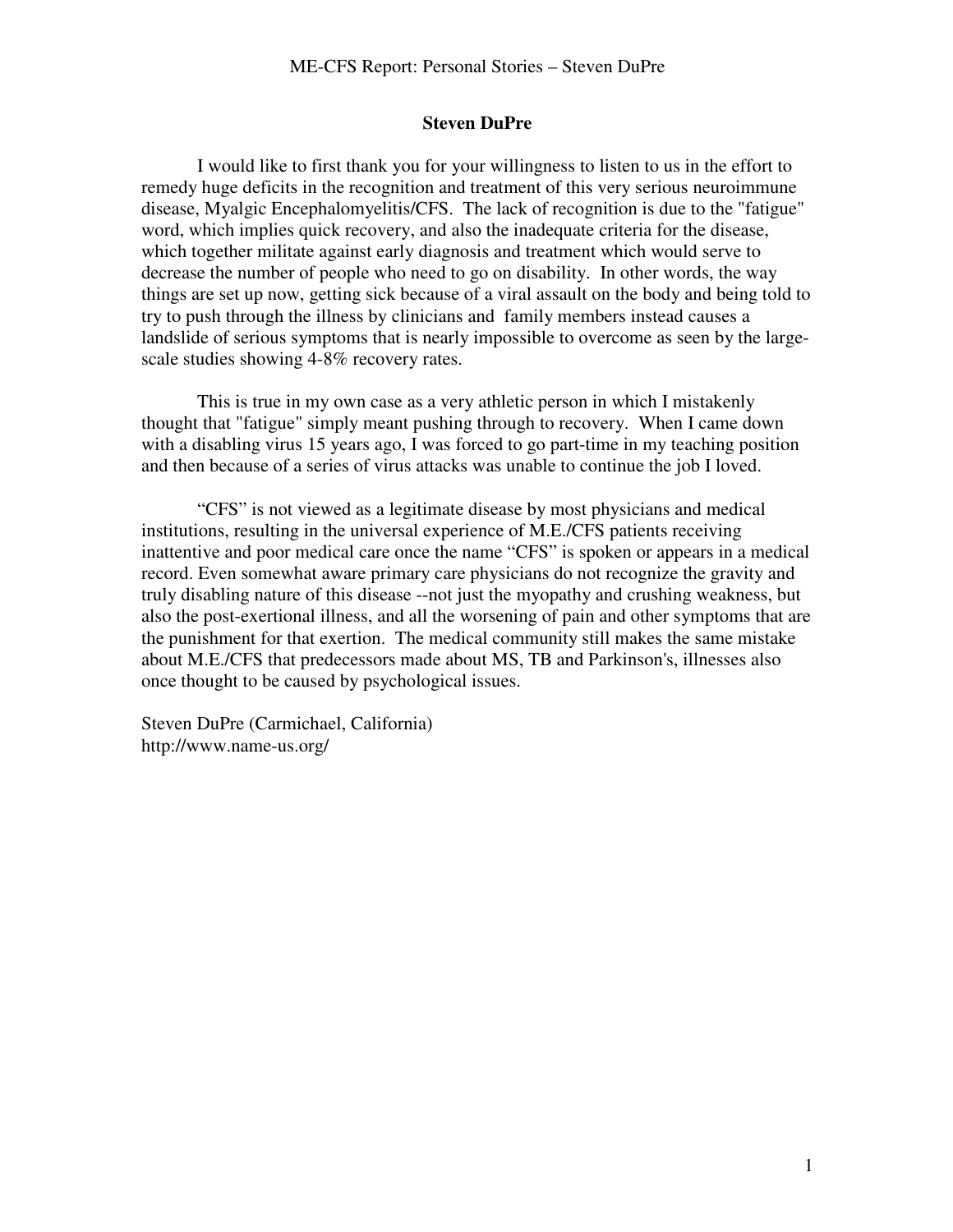### **Meghan Shannon's Story**

I have attended the Chronic Fatigue Syndrome Advisory Committee meetings since Dr. Lee started them and have witnessesed many things I would like to share with you. [The committee was first named the CFS-Interagency Coordinating Committee, then under Clinton the CFS Coordinating Committee, and finally under Bush the CFSAC.]

I am a long standing patient advocate who started the North Coast San Diego CFIDS Support group with 11 other women of various socio-economic groups. I was a Respiratory Therapist in a cluster outbreak of Adeno Virus #2 from 1980-1983 when the infectious disease doctor for the workers at the hospital told me to leave as my immune system was shot.

I saw Dr Allan McCutchen, well known AIDS Specialist, at UC-San Diego.

My blood work mimicked the HTLV-III HIV AIDS patients. The CD4/CD8 ratio is reversed. Post Polio people have the same results.

**I was first diagnosed with ARC in 1985 by Dr. McCutchen**. Then, in 1988 I suddenly became a "hysterical woman" because you had to be HIV positive for that diagnosis, so I was switched to the diagnosis of "CFS".

In 1998 I was correctly diagnosed with Post Polio. I had Polio virus when I was six, and – yes - I had the experimental vaccines for Polio type I, II and III.

Most symptoms were have been overlooked in this committee in testimony by some at CDC and NIH.

**Cardiac problems are** *significant*. At least Social Security talked about Johns Hopkins Doctors Hugh Calkins and Peter Rowe, who published a seminal article on the relationship between CFS and neurally mediated hypotension (NMH) in *JAMA* in 1995. **Both Calkins and Rowe have presented multiple times to this meeting starting in 1995.**

Fatigue is a factor in NMH and POTS and can be helped by medicine. Calkins said in the meeting "I am no way saying that these people have only NMH and POTS. Some might be misdiagnosed."

CFS, CFIDS, and NEIDS are names that are misdiagnoses of disease processes that have yet to be discovered in the patients who have been MIS-labeled with these names.

"Myalgic Encephalomyelitis" is the correct term for those who have this. I am classic misdiagnosed. I have Post Polio Syndrome. The late Dr. Judy Morris, who fought for years for disability coverage with a diagnosis of CFS, was finally diagnosed with Multiple Sclerosis before her death.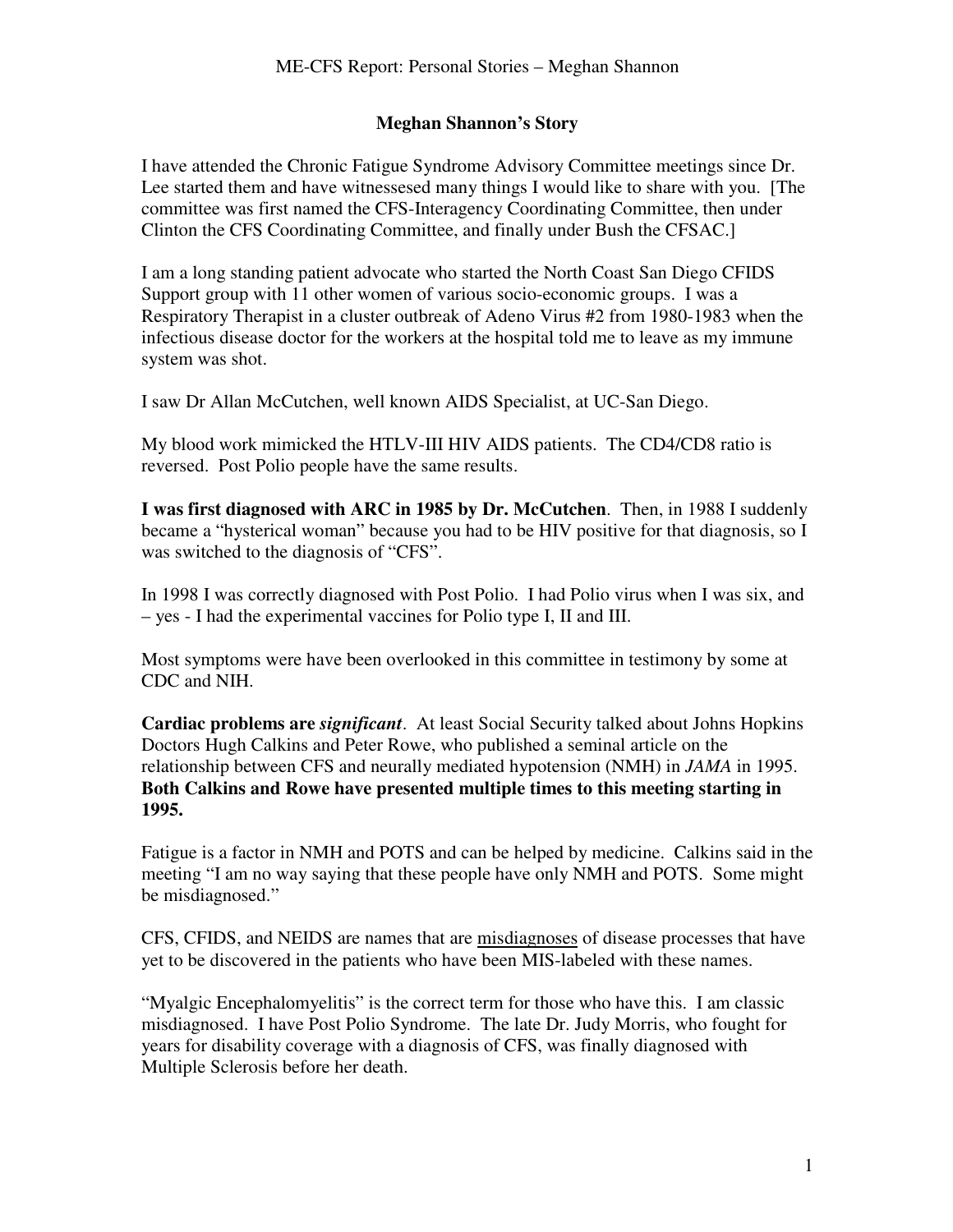The names CFS, CFIDS (chronic fatigue and immune dysfunction), and NEIDS (neuroendocrine-immune dysfunction syndrome) are not real names of a disease. These acronyms are *symptoms* and body systems that 99% of all disease processes have, i.e., Cancer, AIDs, Bells Palsy, MS, Lupus, Arthritis, etc.

In 1994, Dr. Philip R. Lee, Assistant Secretary of DHHS, stated, "CFS was never meant to be the name of a 'new' disease. It was to be a research definition for a surveillance study at CDC and NIH would do testing for what was behind an outbreak of diseases."

EBV and other Herpes Viruses are known to lay latent. Studies in UK and other parts of the world are now looking at the fact that if you test for EBV and some other Herpes viruses (not HHV-6a) that these other Herpes Viruses are what is left behind after some other microbe or environmental insult has done damage to the body.

Listening to discussions about work incentives by government officials makes me wonder if I have accidentally wandered into a UNUM insurance meeting, where the goal is to get people off the support they need as disabled Americans. UNUM is straining Social Security and other agencies in the rest of the world. The only goal seems to be how to get *sick* people back into main stream making money, even if it is nowhere near the job or profession you did before the disease.

Social Security is not really taking that tactic. However, most people I know like myself have been out of the professions we have done long enough that we would need extensive training to get back in.

And that is if we can *learn* the things we did all over again.

Some people can work. But for most of these patients, just because the work is sedentary doesn't mean they can actually *do* it.

I don't think you want me back in the Intensive Care Children's hospital as a Respiratory Therapist after 25 years. Things have changed and I had to leave, as I was unable to be a safe worker for my patients.

Putting people back on the "fast or slow track of going back to work" should not be the Federal Government's job. These people are very kind, but do not know the disease.

To say that if you put us in "sedentary" work then we could work, means they *do not understand* about the severe cognitive problems of our disease. To their credit the presenters at the CFSAC meetings from Social Security seen to understand that was a statement that they should not have said.

CDC should not be allowed to control of this disease. It is not in their mission statement.

The NIH should not, either Just like cancer and AIDS, this should not be a disease that is run by government agencies. There are *lives* at stake here.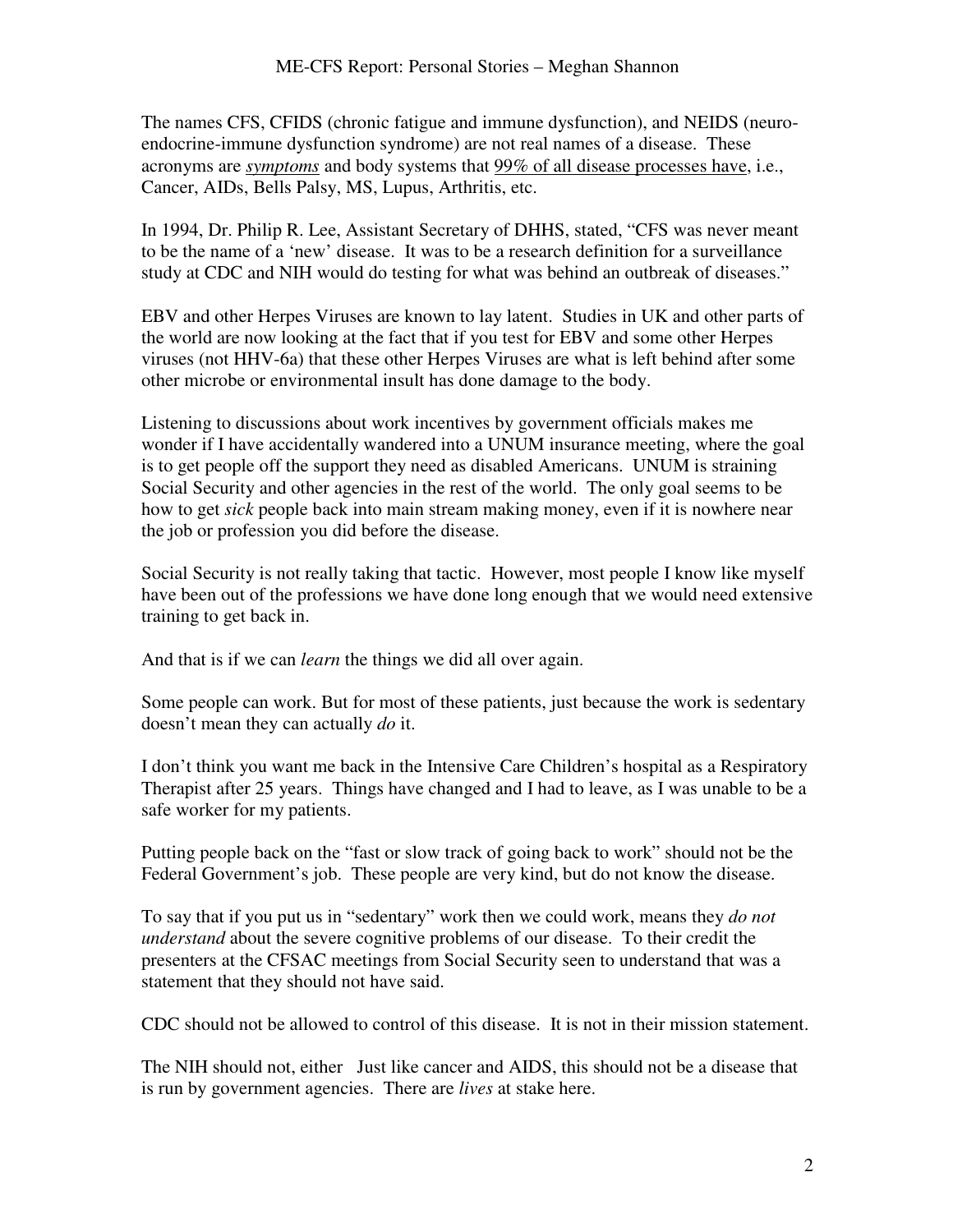Centers of Excellence were brought up under Dr. Donna Dean's watch of CFSCC. Many people, including the private sectors of Womens' Health of Excellence that are connected with universities around the country offered to help.

I have been coming to these meetings for almost two decades. If there has been any change at all, it has been for the worse.

The Obama administration needs to ask GAO to investigate the abuse of funding and science at NIH and CDC where our disease is concerned.

Thank you.

Meghan Shannon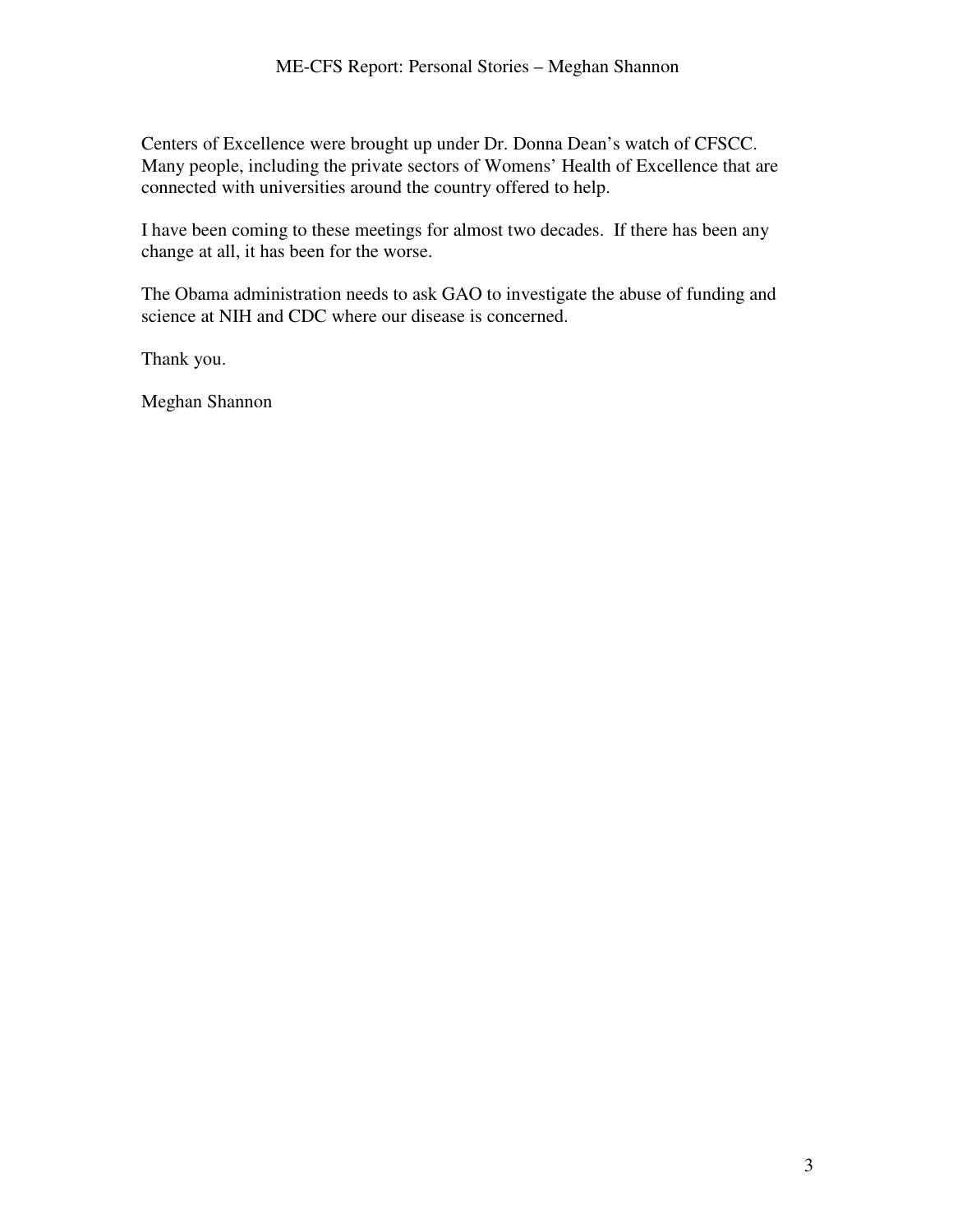#### **Mary Schweitzer's Story**

In the fall of 1994, I lived a charmed life. I was a tenured professor of history at Villanova, a profession I loved and had worked hard to attain. I was happily married with two children. We skied in the winter and went to the beach in the summer, and my husband and I took our children with us to different cities when we went to professional conferences.

On October 24, 1994, everything changed. I was in my office trying to catch up on grading exams. At some point, I blacked out. When I came to, I could not understand a single word in the bluebooks on my lap. I made it home, walked into the kitchen and sat down, with my coat still on. That was where my husband found me, in the dark, two hours later.

My life would never be the same again. I was no longer a normal person who worked out regularly but occasionally got sick. I was something entirely different. I fell into a world that most people fortunately never have to experience - a world of chronic pain, confusion, and the inability to do the most simple of tasks.

It took time to realize that I did not have an acute illness. Everyone, myself included, assumed that with sufficient rest and appropriate medical treatment I would recover from this downturn. I remember thinking that by April, I would probably be well enough to do light research. Instead, I found myself settling into a life that did not change – at least, did not change for the good

Every day was a day survived. To others, I was resting, taking it easy. But not to me. The simplest task took enormous exertion and concentration. My husband and son engineered a lounge chair next to the computer in the family room, so I could go online while still lying flat. But the cognitive effort required to meet with my friends on Internet tired me out as quickly as if it had been physical work. At least on internet you can begin something one day, and finish it on another, and nobody knows. (That is how we all managed to write a report to give to you.)

How could "resting" be this difficult? My prior concept of "rest" always included some kind of activity. During previous bouts of illness, I would lie in bed reading the newspaper or a good book, or perhaps just knitting and watching TV. But now, reading was at first tiring; eventually impossible. Knitting was far too difficult, both mentally and physically. Just getting food during the day was an adventure, because I was so confused all the time.

Months and years went by while I continued to deteriorate. No one except my family saw me at my worst. I began to disappear inside myself when around friends, because I misspoke or misunderstood so much it was hard to have a conversation. And the exertion of being upright, around other people, used up what little energy I had very quickly. While observers might assume I was doing fine (just a little subdued), my family would be watching for signs that we needed to leave and get me back to bed. Outsiders never saw me incoherent at home, lying in a dark room listening to my movies because it was the only way I could bear the pain. I never told them how confused I was. Eventually I used a wheelchair when we went anywhere. At home, I propelled myself around the house by bouncing along furniture and leaning on walls - with the help of my golden retriever, who instinctively stood next to me to help keep me from falling, and stood there patiently when I had to push on her to get up after a fall.

My children took the car keys away after I had a blackout while driving, and came to on top of the stone fence in front of the Hockessin, DE, post office, with no idea of how I got there. The family left me a TastyKake for breakfast, so all I had to do was pour my own coffee - but I often forgot to bring a cup and poured it onto the saucer or the table. Once I poured an entire pot of coffee into the silverware drawer convinced THAT was a cup. When I saw the pretty brown waterfall, I realized my mistake. By then we were all used to this - as long as I had not endangered anybody else or myself, it was okay. But it was not a life.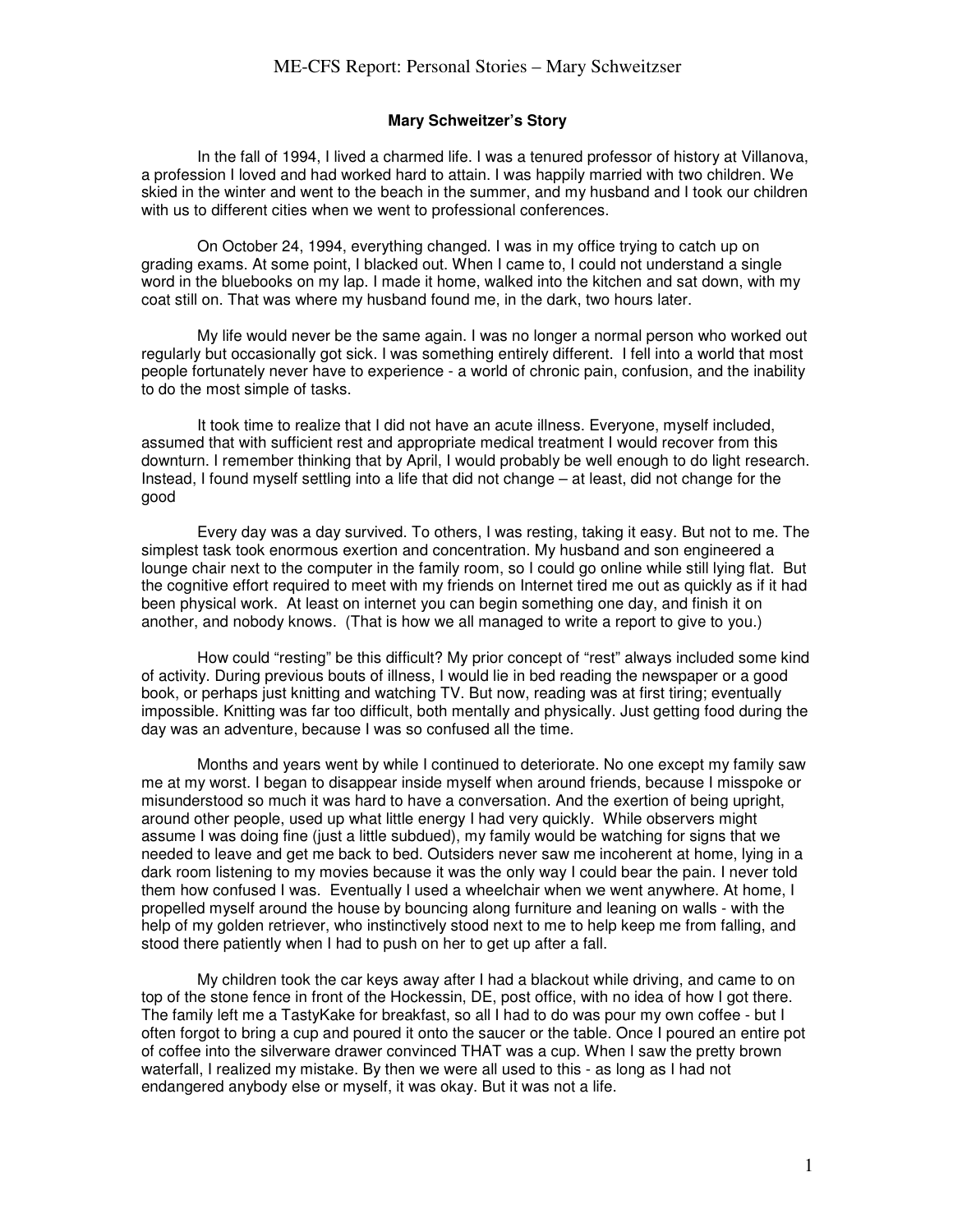Before my collapse I was a voracious reader. In addition to my research, I read three newspapers a day plus the *New York Review of Books*. Now I would get confused just trying to read a comic strip, because by the time I had gotten to the fourth panel, I had forgotten the first.

Before I fell ill with CFS, I could never have imagined anything except a stroke that would have prevented my being able to read, to write, to continue to publish - let alone pour a pot of coffee! Who was this new person?

#### **This was what made me disabled. This was my illness. It was not being "tired" or "fatigued."** *My brain was broken***.**

I was originally diagnosed with "CFS", but I would later discover I fit the definition for M.E. from British MD Melvin Ramsay's textbook on the disease, published in 1988 (See http://www.cfids-me.org/ramsay86.html#chronic ).

Myalgic Encephalomyelitis means muscle pain (myalgia) plus encephalitis and meningitis (encephalomyelitis). In our case, the term encephalomyelitis refers to encephalitis, an infection in the brain stem, and severe Central Nervous System dysfunction. CDC has always insisted it cannot use M.E. without evidence of "inflammation" – but I have the symptoms. Proof is impossible without an autopsy, which would clearly preclude any further treatments, and there have been very few autopsies of patients with CFS or M.E.

I could not pass a simple Romberg Test – I fell over the minute I closed my eyes. There was the severe head and neck pain. I had receptive and expressive dysphasia, severe ataxia, dyslexia, dysgraphia, dyscalculia, difficulty making new memories and difficulty recalling formed memories, and loss of spatial perception. If I tried to help out by loading the dishwasher, I would end up crashing one glass against another because I could not judge the proper placement. Someone would have to clean out the glass and vacuum the dishwasher, so I had to quit doing even that. I had no idea where my body was in space – I wasn't dizzy; I used furniture and walls to carefully measure my way around the house. The floor never seemed to be in the right place. In some ways, it was like being terribly drunk – except I had not been able to tolerate alcohol since 1990, when I had a case of Epstein-Barr throughout the fall semester. Finally, I had a very strange gait that was later diagnosed as a dropped foot (actually a post-polio symptom, but patients in England with long-term M.E. have told me some of them have it, too).

I had a good doctor in DC from 1995 to 2000, when she quit her practice. She taught me how to manage my "energy envelope," and she diagnosed and treated a number of comorbidities: fibromyalgia, myofacial pain syndrome, Hashimoto's thyroiditis, and neurally mediated hypotension. However, I tested negative for anything that might explain the disease itself.

Then, in the fall of 1998, I tested positive for an immune defect newly discovered by Temple research Robert Suhadolnik. My body takes normal 80kDa Rnase-L (essential to the body's natural antiviral defenses) and degrades it into 37kDa Rnase-L, plus a rogue protein kinase. I have a low natural killer cell count and function. In addition, I learned that I had reactivated Epstein-Barr, and that I had an active case of HHV-6, Variant A. My blood testing was done by Dr. Dharam Ablashi, the co-discoverer of HHV-6 and its two variants while at the National Cancer Institute. These biomarkers had proved useful in predicting improvement with an experimental drug called Ampligen (a synthetic, double-stranded, asymmetrical RNA).

On February 2, 1999, I began treatment with Ampligen by IV twice a week. The drug cost \$60,000 for the first 20 months I was on it; fortunately, our daughter received tuition remission for the college of her choice (USC's film school), so we could use her college fund. Later the cost was reduced to \$20,000 per year. But it was well worth it.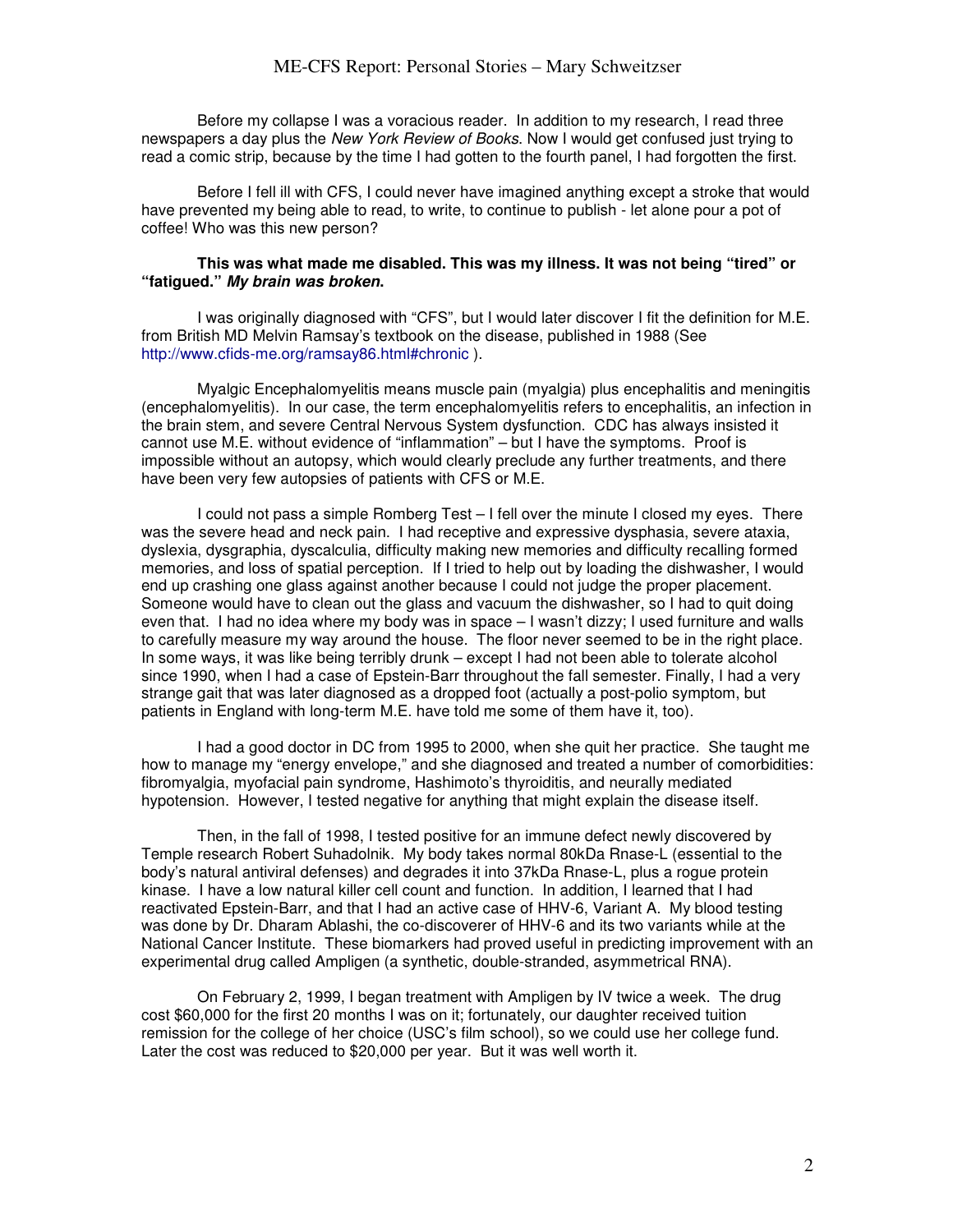*The vast number of patients with ME/CFS – including the members of my little group - do not have \$20,000 per year to live on. The testing and treatment I have had is completely out of reach for them.* 

Four weeks after starting Ampligen I walked out of the house without a cane – without difficulty. By May I was driving a car. I read my first book in four years in August, and in September I danced the mother-son dance at my son's wedding. After years of only being able to dream about walking, I walked on a beach on the edge of the waves. I was ecstatic.

After 20 months, I went off Ampligen. I was doing so well that I began negotiations to return to teaching at Villanova. But teaching was not in the cards.

On October 6, 2001, one year after I stopped taking Ampligen, HHV-6 returned. I was at Cal Ripken's last baseball game, and at some point after the 5<sup>th</sup> inning I suffered a blackout (as I did the first time in 1994). Bob had to take me out of the stadium in a wheelchair. The next morning I forgot that I was an invalid, and I started to hop out of bed. I collapsed to the floor. Dr. Ablashi confirmed the return of HHV-6 (Variant A). It took seven months to get back on Ampligen, during which time I continued to deteriorate.

I finally was approved to begin treatment at the highly respected I. Brodsky practice in hematology-oncology at Hahnemann Hospital in May of 2002. It took longer for me to pull out of the symptoms this time – the dropped foot lasted until the end of 2004. But soon I was walking again, driving again, living again. I did not have the stamina to teach, but I was given a non-paid position as a senior research associate at the McNeil Center for Early American Studies at the University of Pennsylvania. In return, I was supposed to attend seminars given by doctoral and postdoctoral fellows, and asked to work with dissertations when possible. Because I wasn't paid, I didn't have make every seminar. Sometimes I was absent for weeks. The director understood that I could not predict when my strength would fail me. But I was back in history again, and I loved it. I was happy.

Then the unexpected happened. At the end of February, 2008, I received a phone call. Because Dr. Brodsky had died, Hahnemann would have to re-apply for permission from FDA for me to receive Ampligen on a cost-recovery, open-label basis. My doctor at Hahnemann was turned down twice. I learned that there was no place where I could get into a "new" open-label study. Ironically, I still own \$1,000 worth of Ampligen, but it is illegal for anybody to give it to me.

I thought I had a year before I would relapse, but as it turned out, I only had seven months. After Labor Day I began running a low-grade fever. I had a sore throat, swollen glands, headaches, pain behind my eyes and in the back of my neck, and I felt just awful. When I saw Dr. Peterson on September 23, he had me stay a week to undergo extensive testing.

Here are some of the results from this past September:

- reactivated Epstein-Barr Virus; evidence of enteroviruses, and a new case of cytomegalovirus (CMV);
- low natural killer cell count and function as well as the 37 kDa RnaseL defect;
- a very poor VO2 MAX score of 16 (where a normal 80-year-old should score 20 and a woman my age should score at least 40) – which explains why stairs were so difficult;
- rediagnosed neurally mediated hypotension
- abnormal findings from a 24-hour Holter Monitor test;
- high thyroid antibodies:
- evidence of protein malabsorption, which Dr. Peterson believes is caused by an enterovirus;
- SPECT scan showing abnormally decreased activity in the left lateral temporal lobe and occipital lobes.